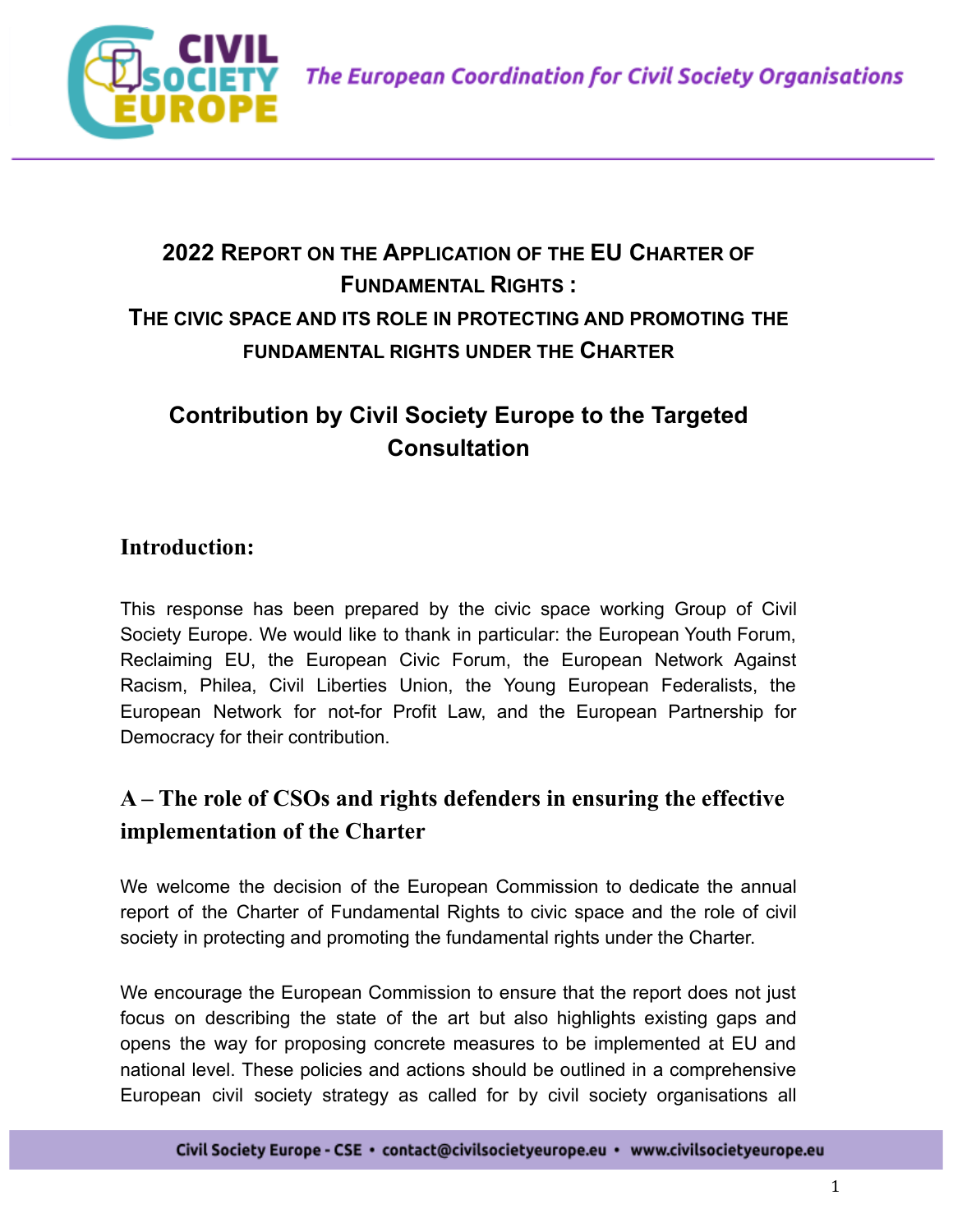

across Europe, the European Parliament resolution of 8 March 2022 on the shrinking space for civil society in Europe ([2021/2103\(INI\)\)](https://oeil.secure.europarl.europa.eu/oeil/popups/ficheprocedure.do?lang=en&reference=2021/2103(INI)) and recommendations in the [draft proposals of the Conference on the Future](https://futureu.europa.eu/pages/plenary) of Europe.

The strategy and the definition of civil society should be grounded on Article 2 and 11 of the TEU and embedded in international human rights standards, recognising the diversity of not-for-profit actors in terms of structures, modus operandi, scope and actions. It should also be based the four pillars of an enabling environment included in the FRA research on civic space: an enabling regulatory environment for and implementation of civic freedoms of association, assembly, expression and privacy online and offline; A supportive framework for CSOs' financial viability and sustainability; The right to participation and dialogue between the sector and governing bodies; safe space from interference and fear $1$ .

Civil society is on the front line to witness the precarious situations and rights violations people suffer from, trying to respond to people's needs, to alert on the limitations and adverse consequences of public policies. Both in its advocacy-oriented and action or service-oriented function, it contributes to making effective the access to civil, political, economic, social, cultural and environmental rights for many. Associations, social movements, grassroots groups and human rights defenders galvanise and empower people to participate in public life and protect the public good. For these reasons, vibrant and plural civic space is a precondition for democratic, cohesive and resilient societies and the functioning of the rule of law.

There is a close interlinkage of attacks on civic space and attacks to undermine democracy, fundamental rights,the rule of law and social justice. The definition of civic space should acknowledge that civic space is embedded within a wider democratic space. Civil society organisations play a key role in promoting fundamental rights and the protection of civic space helps guarantee fundamental rights, including the right to freedom of assembly, association and of expression. Further, civic space is a core pillar of the rule of law.

<sup>&</sup>lt;sup>1</sup> Reference: Civil Society on the Frontline - 5 points for EU action 2019-2024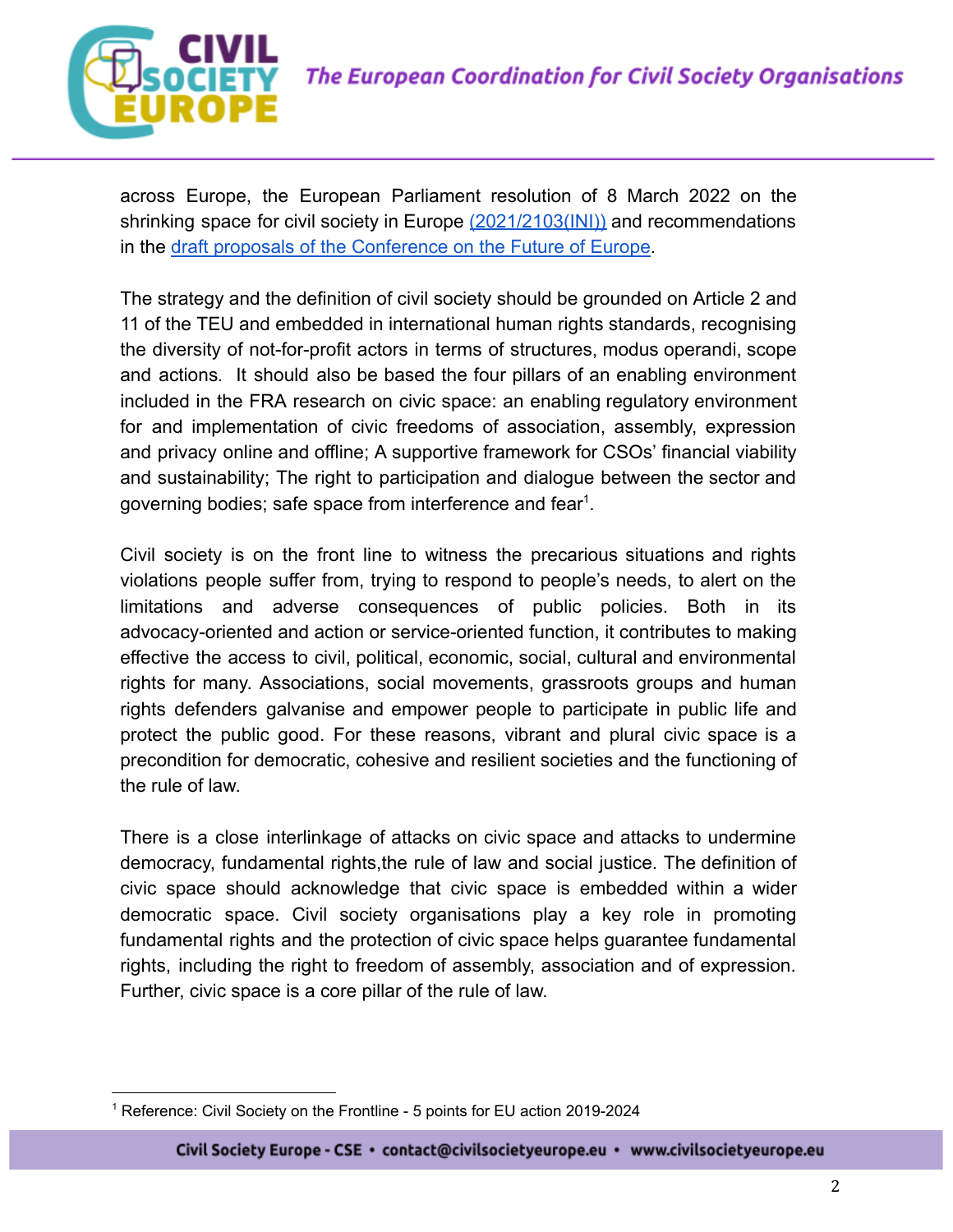

We call for a broad and inclusive definition of civic space, so as to cover civil society activists in various areas (human rights, environment, discriminated groups, women's rights organisations (SRHR), LGBTQI organisations, organisations active in support and legal protection of migrants, artists and cultural organisations, youth, students, education and training organisations, etc also different types of activism: associations, foundations, HRDs, social movements, informal groups).

The role of education in reinforcing and implementing fundamental rights should also be addressed. For instance education and training about fundamental rights should be part of education policies both in formal and informal education. The European Year of Youth is also an opportunity for the EU to reinforce this issue and also to look at structural inequalities in the access to civic freedoms..

### **1. How do CSOs contribute to activities aimed at making the fundamental rights enshrined in the Charter a reality on the ground? Please give concrete examples.**

Civil Society Organisations contribute to awareness raising, empowering and building capacity of associations and NGOs at all levels as well as activists, and to holding public and private actors accountable through advocacy and also through engaging in legal action.

Furthermore civil society organisations ensure that there is a process for contribution from communities affected by discrimination and that the methodology on content can address the perspective and needs of vulnerable groups. For racialised minorities, it is key to ensure that civic spaces can also be safe.

Youth CSOs are advocating for equality and non-discrimination, notably on the grounds of age (Article 21). YFJ for example looks at mainstreaming youth rights, advocating against age-based discrimination that young people may face (i.e. when accessing social protection during COVID-19, youth minimum wages/unfair pay practices for youth because of their age). We also are beginning to work on intergenerational solidarity, by tackling ageism across the life course, and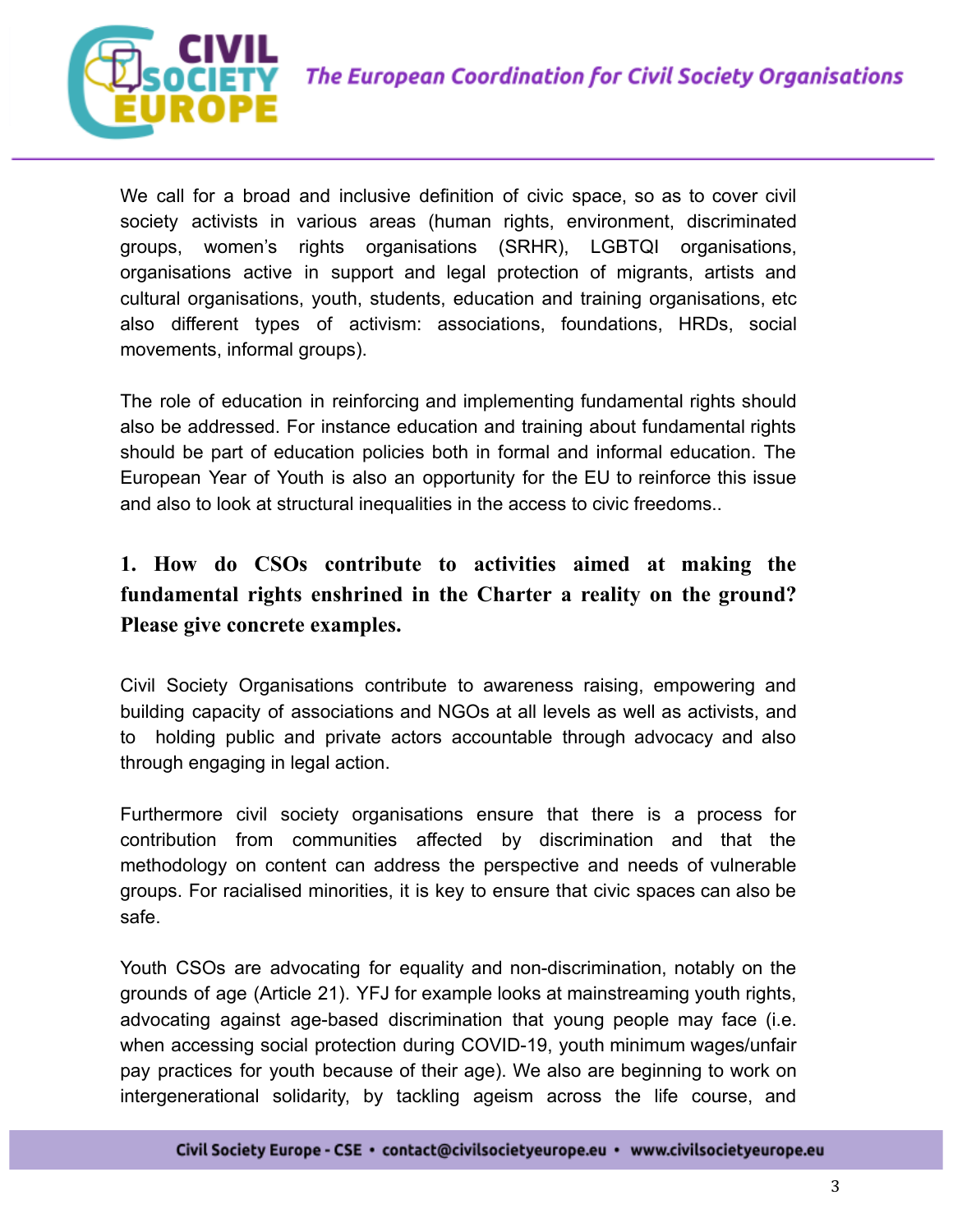

partnering with CSOs (i.e. AGE Platform, as well as the WHO, OHCHR etc.) to strengthen this life course approach in policy-making.

The Young European Federalists (JEF Europe) and its member sections implement the annual campaign Democracy under Pressure (jef.eu/dup) to raise awareness of violations of human rights, including fundamental rights, across the EU and beyond. The campaign actions include country-specific events and debates dedicated to human rights, solidarity actions (writing letters to political prisoners, street protests, flashmobs), writing press releases and articles, and political advocacy with decision-makers to strengthen the EU mechanisms to defend its fundamental values, including the implementation of the Charter. In addition, JEF Europe is implementing a year-long project (Work Plan 2022) supported by the Council of Europe and dedicated to raising awareness of human rights among young people and developing their capacity to defend their rights. The project consists of an expert consultation, two capacity building trainings, a series of local advocacy actions and school interventions, and a closing conference (jef.eu/workplan/2022/).

Philea and the European Center for not-for-profit law also issued a [handbook](https://philea.issuelab.org/resource/handbook-how-to-use-eu-law-to-protect-civil-space.html) on [how to use EU law to protect civic space](https://philea.issuelab.org/resource/handbook-how-to-use-eu-law-to-protect-civil-space.html).

### 2. **How do CSOs contribute to activities aimed at implementing EU policies or strategies related to fundamental rights at EU and/or national level? Please give concrete examples.**

The importance of civil society in fostering and protecting the EU values and advancing European aspirations on rule of law, democracy, fundamental rights, and equality is reflected in a wide variety of EU policies and strategies such as the Strategy for the Implementation of the Charter of Fundamental Rights, the European Democracy Action Plan and in a number of sectoral policies such as in the areas of rule of law, anti-racism, LGBTQI+ equality, Roma inclusion, children's rights, disability, victims' rights, women's rights and migrant integration.

Civil society actively promotes and strengthens a democratic and rule of law culture by sharing trustworthy information, promoting civic education, raising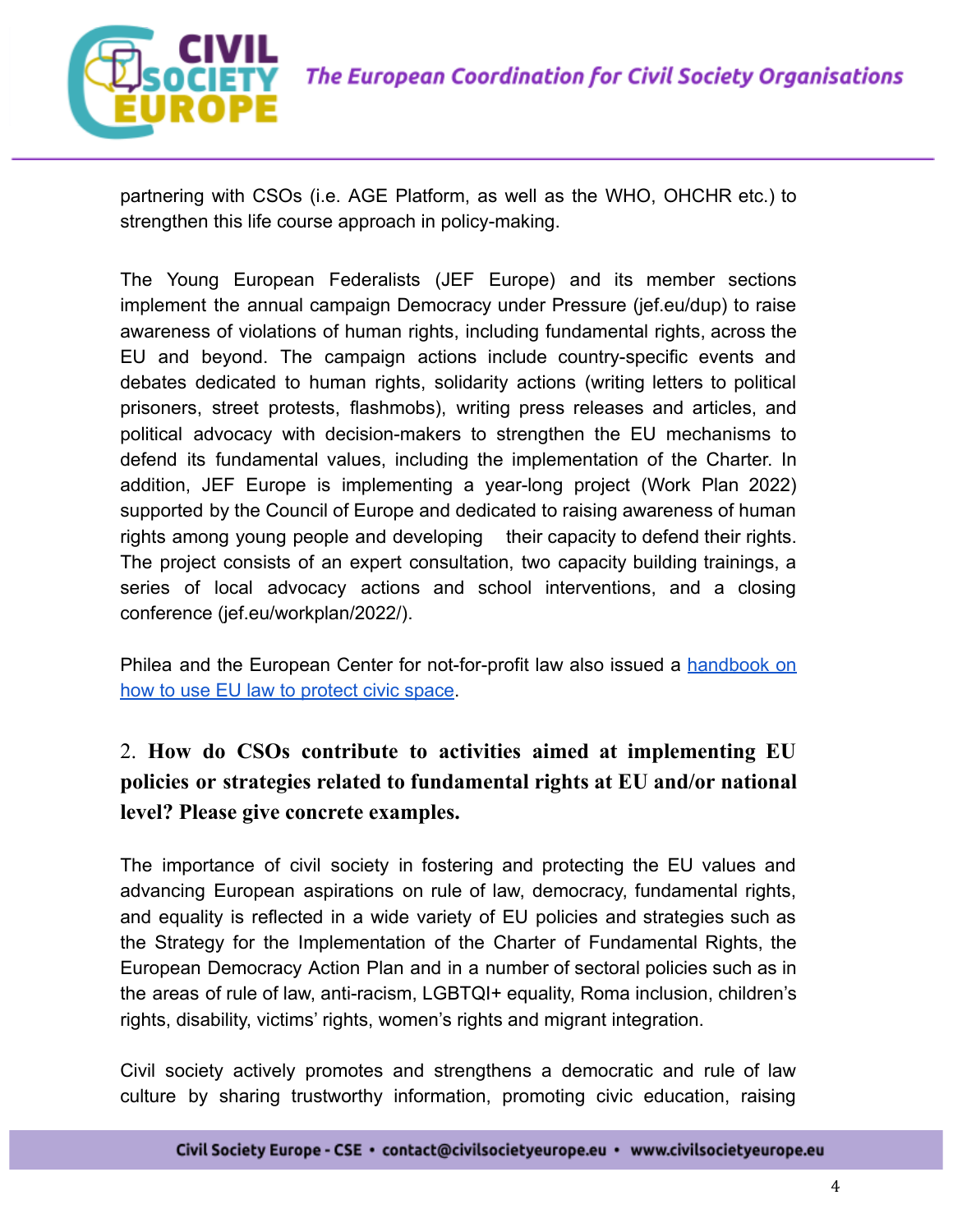

awareness, and understanding of human rights and democracy, countering discrimination and disinformation.

Civil society contributes to the implementation of the European charter of fundamental rights by providing crucial public services to population, advocating for rights-based policies, supporting and enabling access to justice through judicial and non-judicial mechanisms to those that are affected by violations or lack of access to human rights (including socio-economic and environmental rights), monitoring the legality and proportionality of laws, measures and practices and triggering their review when unlawfulness is observed. It also feeds and supports the work of independent authorities and bodies including courts and national human rights institutions.

Civil society also enables and empowers people to freely participate in matters of common good and contribute to building a culture of active participation in public and community life, which is a prerequisite for the inclusiveness, the quality and transparency of law-making. Civil society organisations are at the frontline to witness precarious situations and rights' violations that people suffer from while trying to respond to people's needs. So, they are in a privileged position to contribute to policy making and alert on the possible limitations and adverse consequences of public policies.

Civil society organisations and movements act on a daily basis to address the root causes laying behind the deterioration of the rule of law, democracy and fundamental rights by building bridges within divided societies, filling the gaps left by public actions (or lack of thereof) through their services, contributing and maintaining media pluralism (for example, through civic journalism).

By monitoring and keeping the powerful accountable, carrying out crucial litigation to challenge unlawful political decisions, galvanising and mobilising people to action – including through public demonstrations - they contribute to defending rule of law, democracy and human rights when they are under pressure.

The EU cannot foster and protect rule of law, democracy, fundamental rights, and equality without a vibrant civil society.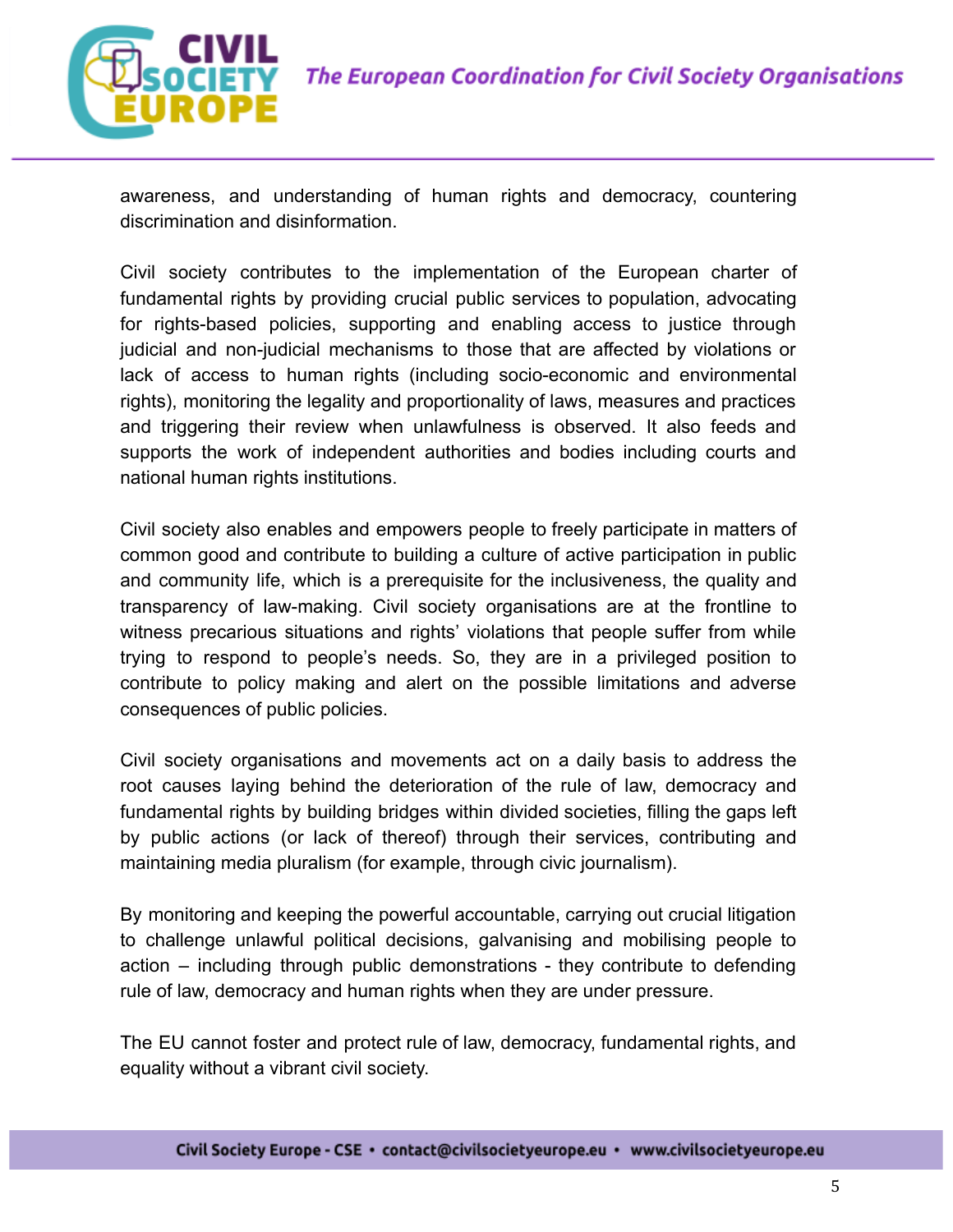

Civil society organisations' contribution is critical as we share information, provide timely updates, collect feedback to consultations, ensuring an overview in implementation of policies and legal frameworks, suggesting new policy developments yet not covered by EU institutions, providing feedback on loopholes, inconsistencies and violations of Fundamental rights under the rule of law mechanism.

As the European rule of law review's objective is to start dialogues and public debates on rule of law nationally, its success is intrinsically linked with the ability and capacities of civil society – next to journalists – to reach and mobilise the public on the European Commission's findings.

But this is [increasingly](https://civicspacewatch.eu/wp-content/uploads/2021/12/Report-Civic-Space-in-the-European-Rule-of-Law-Framework.pdf) difficult in the context of shrinking civic space where those that engage with the mechanism are side-lined, underfunded or even attacked through smear campaigns, or by retainitricting their ability to act or operate.

Our respective responses to the rule of law consultation are a good example on how civil society fosters, strengthens and protects rule of law and democracy across the European Union as well as the challenges it faces at national level<sup>2</sup>.

Civil society organisations are also active in a variety of other Consultation processes i.e. the recent EC consultation on equality bodies and in Advocacy and strategic dialogues organised by the Commission i.e. advocacy around the MFF and Youth Guarantee, invitations to strategic dialogues on platform work and minimum income to provide a youth perspective that are in-line with promoting equality and non-discrimination. However, while the consultation processes are available, it's often difficult to partake in any follow-up/monitoring work at EU level.

Civil Society also plays an important role in addressing fundamental rights, and civic space issues also in EU policies and legislation in different fields, especially when these are not considered from the onset. An example is the ongoing

<sup>2</sup> *European Civic Forum's response to the 2022 European Commission rule of law consultation containing country chapters written by national watchdog: Civic Space [Watch](https://civicspacewatch.eu/elementor-16622/) | RULE OF LAW (January, 2022).*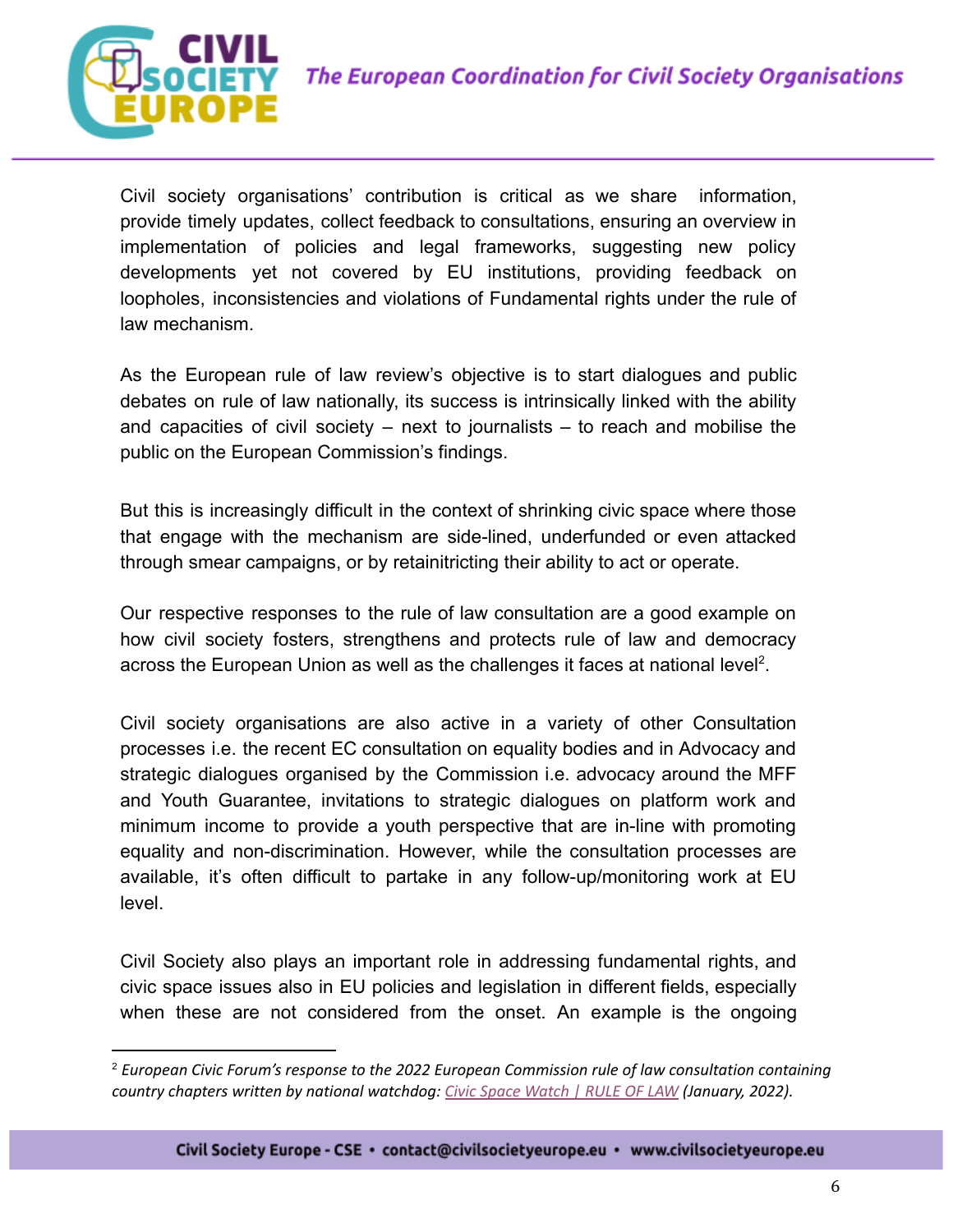

contributions of several networks of associations and foundations in the EU antimoney laundering and financing of terrorism policies and legislations or on issues regarding artificial intelligence<sup>3</sup>.

We also work towards strengthening the EU's fundamental rights protection mechanisms in our regular political advocacy (social media, statements, meetings). For instance over 82 organisations at European level gathered together through the Civil Society Convention for the Conference on the Future of Europe in order to ensure that civil society concerns, but also civic space and fundamental rights would be part of the process, achieving to be included as members of the plenary as civil society and in the different working groups such as on democracy and values, as well as contributing to the digital platform. The Civil Society Convention also prepared its own [recommendations](https://drive.google.com/drive/folders/1WdHAbtk1NEgAiBREsoljFUGwhUqV558v?usp=sharing) through a bottom up approach involving national organisations and people living in Europe, which were the basis for its contribution to the Conference as well as its follow up.

Regrettably civil society was not included from the onset in the Conference, and contrary to the social partners was not part of the Executive Board, and we had to struggle to be part of the plenary.

#### **3. In your view, in which areas do CSOs contribute the most to the protection of fundamental rights in the EU?**

Civil society organisations such as associations and public benefit foundations work in a wide variety of areas of public concern whether they focus more on advocacy or on the delivery of services. Their activities are at the core of the rights enshrined in the Charter.

Civil Society Organisations contribute actively to all the areas of the Charter: dignity, freedoms, equality, solidarity, citizens rights and justice.

3

[https://civilsocietyeurope.eu/wp-content/uploads/2020/08/CSE-EFC-ECNL-HSC-EFA-joint-policy-paper-o](https://civilsocietyeurope.eu/wp-content/uploads/2020/08/CSE-EFC-ECNL-HSC-EFA-joint-policy-paper-on-EC-AML-action-Plan-2020.pdf) [n-EC-AML-action-Plan-2020.pdf](https://civilsocietyeurope.eu/wp-content/uploads/2020/08/CSE-EFC-ECNL-HSC-EFA-joint-policy-paper-on-EC-AML-action-Plan-2020.pdf) or <https://reclaimyourface.eu/>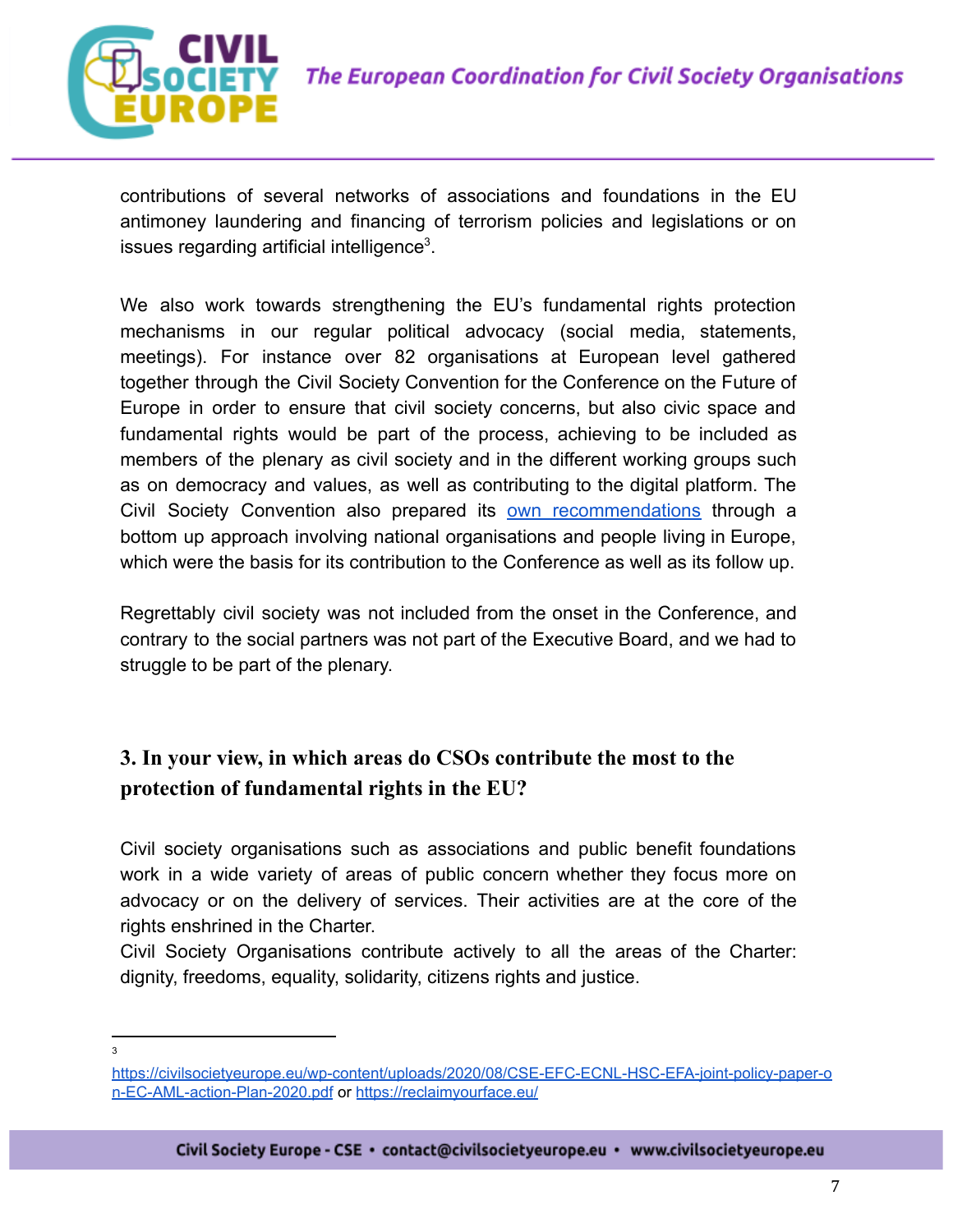



In addition they contribute to Victims centered feedback, as well as to the implementation of EU policies at national level by addressing its inconsistencies according to the Charter, as well as promoting access to justice, non discrimination and equality.

In the case of youth organisations, this is linked to youth rights, and social and economic inclusion of young people.

They also work on the defense of political and civic rights and freedoms as well as access to fair and independent judiciary.

**4. Which are the main obstacles that CSOs face in carrying out their activities aimed at protecting fundamental rights? Please give concrete examples.**

Across EU member states, civil society organisations are experiencing restrictions and challenges to its actions that affect its ability to fully act in the rule of law ecosystem. In particular, [these challenges include](https://civicspacewatch.eu/elementor-16622/):

• an unfavorable political landscape characterized by, on one hand, (1) institutional disregard to the role of civil society as intermediary between the citizens and their governing authorities, and, on the other hand (2) the growing threat of extremists such as far right narratives and attacks in the public space, that creates fear and further marginalises racialised communities, migrants and LGBTQI+ people and those who defend them;

● complex bureaucratic legal environment and restrictive laws that negatively affect civic freedoms and weak implementation of civil dialogue infrastructures;

● insufficient availability of funding for the civic sector to engage in rule of law and fundamental rights issues and growing obstacles (including bureaucratic ones) to access them;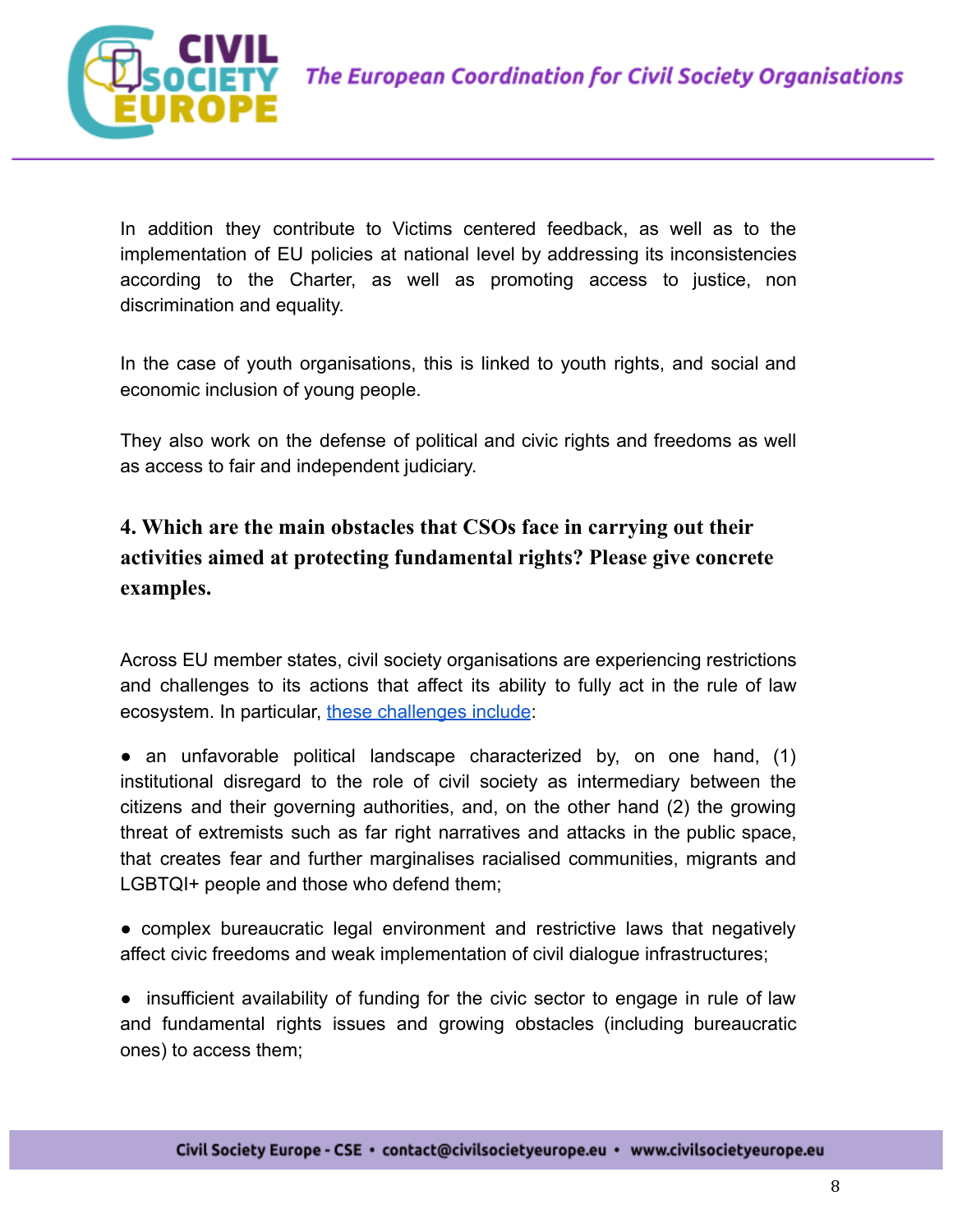



prosecution of human rights defenders and criminalisation of human rights actions.

The pan European trends have been widely analysed by civil society. See, for example, <https://civicspacewatch.eu/activizenship-6/>. The COVID-19 pandemic has also further exacerbated restricting trends: [https://www.eesc.europa.eu/sites/default/files/files/qe-07-22-057-en-n\\_0.pdf](https://www.eesc.europa.eu/sites/default/files/files/qe-07-22-057-en-n_0.pdf)

One of the main obstacles faced by CSOs in carrying out their activities is the adoption of legislative measures which, under false pretenses of increasing transparency or ensuring burden-sharing, discourage CSOs to perform their activities and limit their potential to seek and secure funds to conduct them.

An example of this trend is the imposition of foreign agents laws, which stigmatise CSOs receiving funding from abroad by abusing transparency obligations. For instance, these laws impose disproportionate reporting obligations, such as making public the list of donors, and foresee severe penalties in case of breaches, including dissolution. Other tactics include forcing human rights organisations to insert in a public registry all details on the exact amount of the funds they receive from abroad, costs and types of activities conducted. CSOs may also be obliged to brand themselves as "foreign-funded organisations" in all their publications. In so doing, "foreign agents" laws create a climate of distrust among the population against CSOs and their staff members, which has a direct impact on CSOs' reputation and ability to operate and raise funds. Such a climate of distrust may even degenerate into harassment and/or threats towards CSOs and their staff members. In practice, legislation of this kind has been adopted i[n](https://www.amnesty.org/en/wp-content/uploads/2021/08/EUR2745262021ENGLISH.pdf) [Hungary](https://www.amnesty.org/en/wp-content/uploads/2021/08/EUR2745262021ENGLISH.pdf) and is currently under consideration in countries as diverse as [Poland](https://twitter.com/annawojcik/status/1509480412673978372) and [the Netherlands](https://ecnl.org/news/new-proposed-changes-dutch-transparency-act).

A further example is the over-enforcement of Member States' **[AML/CF](https://eur-lex.europa.eu/legal-content/EN/TXT/?uri=celex%3A32018L0843)** (Anti-money laundering/counter-terrorism financing) obligations under EU law to disrupt CSOs' ability to raise and transfer funds, stir suspicion, and consolidate the illusion of a link between NGOs receiving foreign funding, money laundering and the financing of terrorism. To do so, some Member States (Bulgaria and Romania) have required CSOs to undertake the same level of enhanced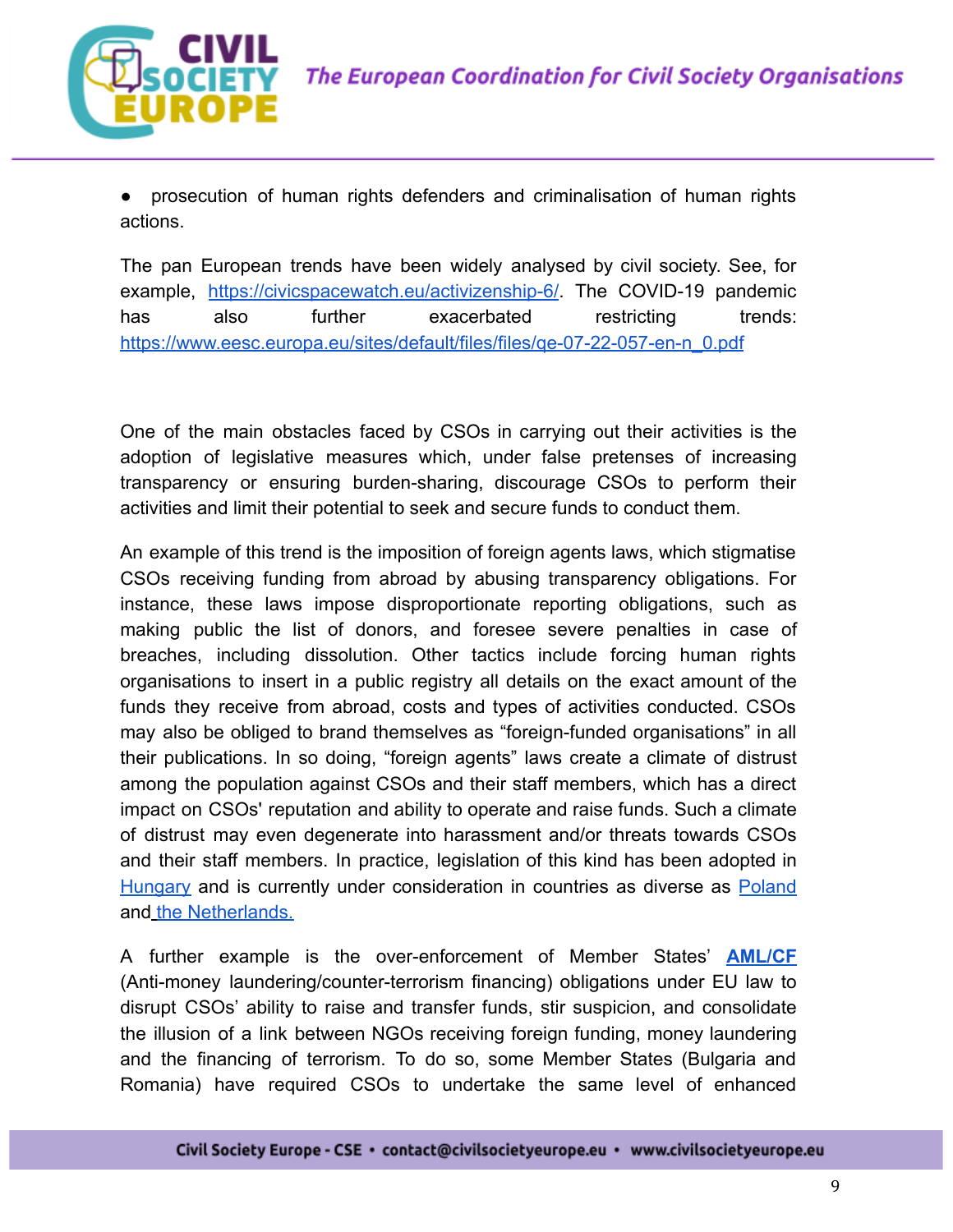



counter-terrorism financial checks on the vulnerable populations they serve that banks must perform on their customers<sup>4</sup>. Others (e.g., Hungary) used EU obligations as a justification to pass foreign agents/transparency laws<sup>5</sup>. In addition, some Member States (e.g. France) have imposed mechanisms of control over donations, such as the obligation of notification to or approval from public authorities prior to accepting donations from abroad, and foresee disproportionate penalties, including dissolution, in case of non-compliance $6$ . Overall, these measures are particularly effective in reducing the use of funds for CSOs' planned activities by redirecting their limited resources into performing unnecessary financial checks.

Civil Society organisations are also increasingly targets of smear campaigns. As documented by CSE response to the 2022 rule of law [consultation,](https://civilsocietyeurope.eu/wp-content/uploads/2022/01/Rule-of-Law-report-2022-CSE-Contribution.pdf) in late 2020 and throughout 2021, in several EU countries, regressive, racist narratives and anti-rights groups have become more prominent and aggressive in the public sphere notably by capturing emerging societal grievances linked with COVID-19 emergency measures, unanswered social needs and growing distrust in institutions. In most EU member states, these tensions have been fuelled also by polarising public narratives and policies linked to COVID-19 vaccinations. This has also been the consequences of existing systemic inequalities and deeply rooted, more socially accepted prejudices, that have been used or instrumentalised (including by governments in some cases) to further stigmatise the most marginalised (as first easy targets) and to weaken the rule of law as well as the enjoyment of fundamental rights.

Public or private funding for advocacy is becoming scarcer or ill adapted to advocacy or watchdog work, but increasingly focused on services/activities or on projects.

In some countries we observe the creation of GONGOs, complacent civil society organisations to legitimize power in place or economic/commercial interests.

<sup>4</sup> See, for Romania, [Law n. 129 of 11 July 2019,](https://asfromania.ro/uploads/articole/attachments/6079403aed7ef228811186.pdf) and for Bulgaria, [Law on the Measures Against](https://www.dans.bg/images/stories/promzak/Normativni%20aktove/_Acts_eng/LMML_.pdf) [Money Laundering of 27 March 2018](https://www.dans.bg/images/stories/promzak/Normativni%20aktove/_Acts_eng/LMML_.pdf) and the relevant [website page](https://www.dans.bg/en/msip-091209-menu-en#:~:text=New%20AML%2FCFT%20legislation%20was,and%20other%20relative%20legislative%20acts.) of the Bulgarian State Agency for National Security.

<sup>5</sup> See, for Hungary, [Law on the Transparency of Organisations](https://helsinki.hu/wp-content/uploads/14967_NGO_bill_20170407_with_reasoning.pdf) Supported from Abroad.

<sup>&</sup>lt;sup>6</sup> See, for France, Loi du 24 aout 2021 confortant le [respect des principes de la République](https://www.legifrance.gouv.fr/jorf/id/JORFTEXT000043964778)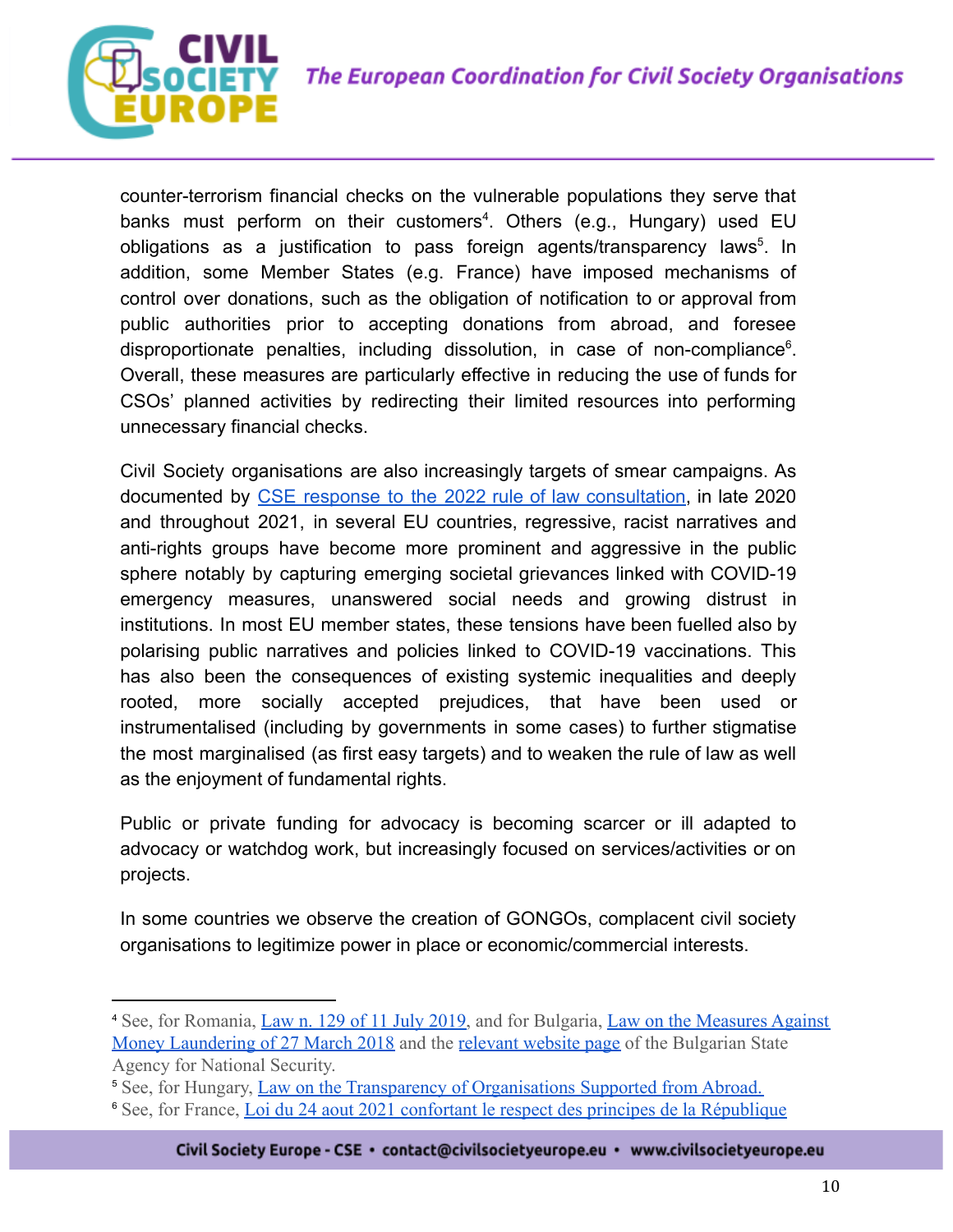

CSOs representing racialised minorities have increasingly faced the risk of deregistration or dissolution in a sort of witch hunting tactics from certain member states. In Cyprus, Amendment 118 (I)/2020 of the 2017 Law on Associations and Foundations and Other Related Issues gives the Minister of Interior the power to start a dissolution process for NGOs if certain regulatory requirements were not met within a two-month notice period. Shortly after, this power was used to remove KISA, a leading non-governmental organisation fighting for equality in Cyprus, and many other civil society organisations, from the Register of Associations. In France the Collective Against Islamophobia was administratively dissolved. The decision has raised criticism at international level including by the Council of Europe, especially as one key argument used by the government supported by the Council of State has been the fact that CCIF was denouncing state islamophobia. It also led to a wave of dissolutions facilitated by the law on separatism.

At EU level, some policies, such as Anti Money Laundering, migration policies, state aid and VAT regulations, or in the area of digital, have had unintended consequences on civil society work. It is therefore critical that civic space is considered from the onset when developing new policies and legislation as part of the impact assessment and that dialogue with civil society is reinforced through a more structural approach.

Also there is an increasing trend to move from operating support to organisations to project based funding that tends to weaken civil society.

Another problem is the lack of recognition at the highest level of the role of civil society beyond external action and humanitarian work. Even in those cases policies do not always provide the means for civil society to perform their mission of defending or reinstating fundamental rights.

Problems in transparency in decision making as for instance the limited access to the preparatory works of the Council or to trilogues, the lack of balance as compared to business in access to meetings or dialogue prevent civil society to exercise fully their watchdog role as regards the implementation of the Charter of fundamental rights.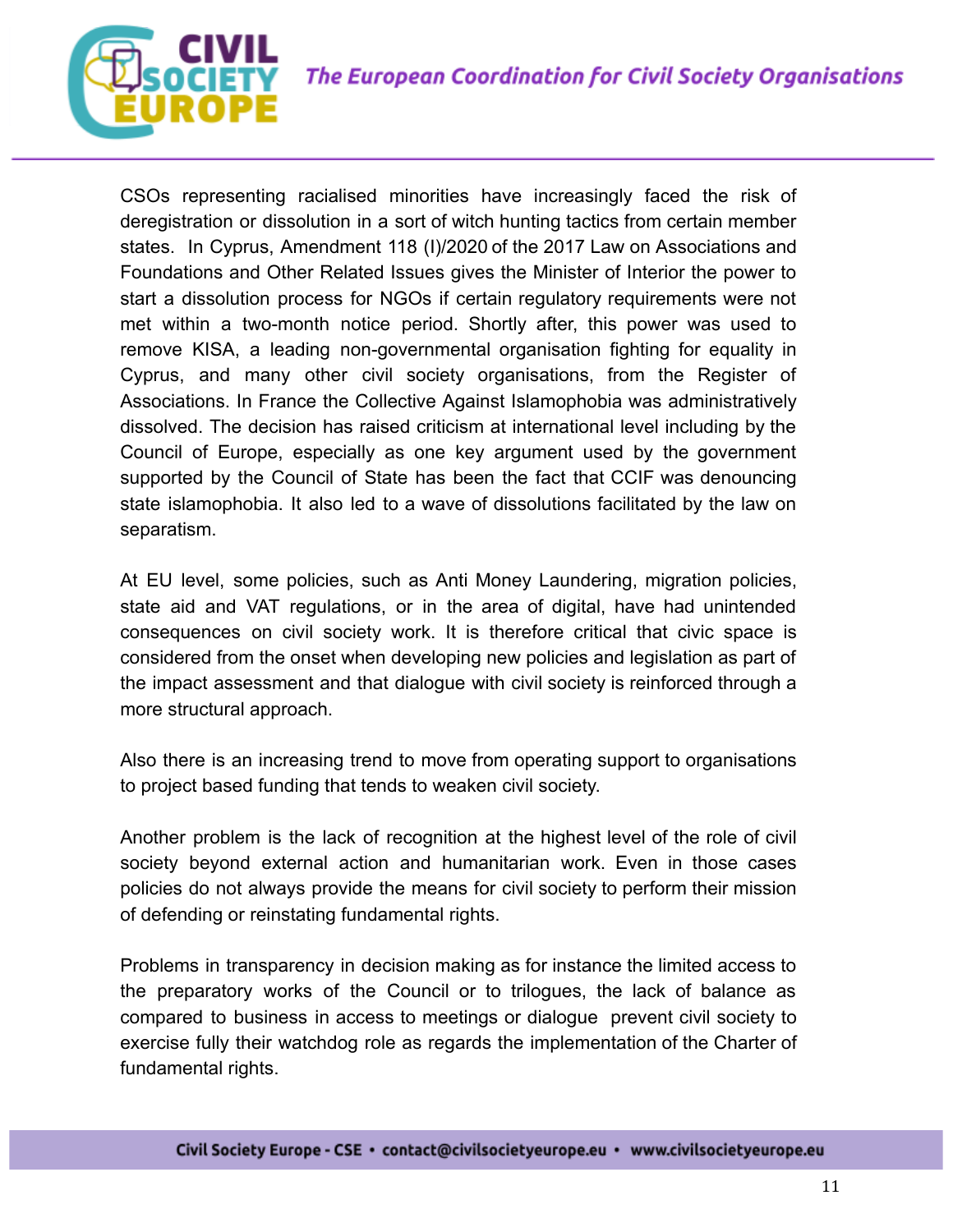

The EU Treaty and policy framework must be further reviewed and strengthened to enable civic space. For instance the Unanimity-based decision-making in the Council with regards to key procedures (Article 7), as well as the delay in triggering the rule of law conditionality mechanism by the Commission is affecting civil society organisations on the ground.

## **5. Are there examples of good cooperation between CSOs within the EU and with CSOs in non-EU countries, which strengthen the protection of fundamental rights?**

Many civil society organisations established at European level include organisations from non EU countries. The existence of such organisations is the proof of that successful cooperation. The Council of Europe provides support for this cooperation, as well as EU funding in the framework of EU accession or EU partnership programmes. Also organisations working on an international level engage in cooperation with civil society from non EU countries. An example of this cooperation is for instance the [International](https://www.internationaldisabilityalliance.org/) Disability Alliance of which the European Disability Forum is an active member.

In March 2022, JEF Europe along with more than 15 youth councils and organisations established the Youth Response for Ukraine, a network of CSOs coordinating their efforts to support Ukrainian youth amid the Russian invasion, including the protection of fundamental rights.

Civil Society Europe has launched in February 2021 together with 82 pan European civil society organisations the Civil Society Convention on the future of Europe to ensure that civil society would be part of the Conference on the future of Europe, and that civic participation, civil dialogue, fundamental rights including civic freedoms would be part of this future, and that non EU countries would be involved. The Civil Society Convention has 5 plenary members in the Conference.

## **B – The work of EU institutions and the Member States to protect CSOs and rights defenders**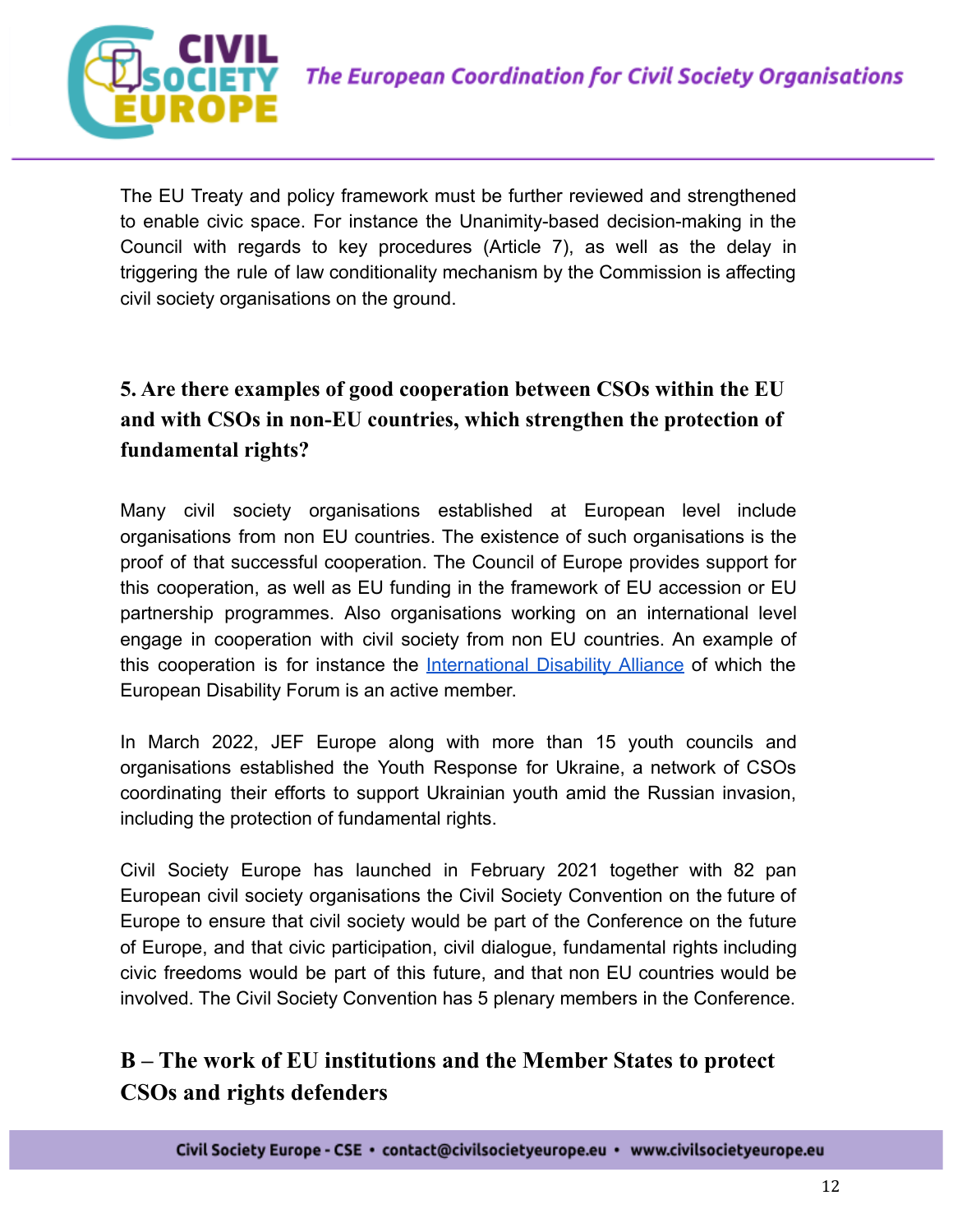

**6. Which EU or national initiatives/actions to promote a safe and enabling environment for CSOs in the EU do you consider as being effective? Please give examples.**

Most initiatives that are efficient are CSO led and provide a mechanism of reflection from the victims perspective. At national level, coalitions for the development of National action plans against racism, such as in BE, can be good examples of safe spaces which led to great exchanges with national authorities. At EU level, the EC Anti racism platform led by the appointed EC Anti Racism coordinator is also an initiative with great potential

Today the European Union has unprecedented tools to foster and protect democracy, the rule of law and fundamental rights, such as the **[European](https://civicspacewatch.eu/wp-content/uploads/2021/12/Report-Civic-Space-in-the-European-Rule-of-Law-Framework.pdf) Rule of** law [toolbox,](https://civicspacewatch.eu/wp-content/uploads/2021/12/Report-Civic-Space-in-the-European-Rule-of-Law-Framework.pdf) the European Democracy Action Plan (EDAP), the Strategy on the European Charter of Fundamental Rights. As part of these strategies, the European Commission has started a number of promising initiatives, in particular measures to tackle SLAPPs against public watchdogs and the Citizens, Equality, Rights and Values (CERV) funding programme. Throughout these actions, the European Commission mainstreams the acknowledgement of the fundamental contribution played by civil society. It also started two infringement proceedings against **Hungary**'s law on foreign funding for civil society and the bill criminalising helping asylum seekers setting a positive precedent for the rest of the Europe against similar moves and showing the role that the European Court of Justice (CJEU) can play in protecting civic space and fundamental rights both at national and European level.

**While these measures are welcome, they mostly address in a piecemeal manner some of the most urgent problems with which CSOs are being confronted. An overarching solution has yet to surface**.We call for the creation of a EU mechanism to protect rights defenders and civil society organisations contributing to EU processes from potential reprisals, as well as act as an early warning mechanism to alert on and address attacks, smear campaigns, hate speech and online harassment against civil society. A reference could be made to initiatives in the area of media freedom and journalists safety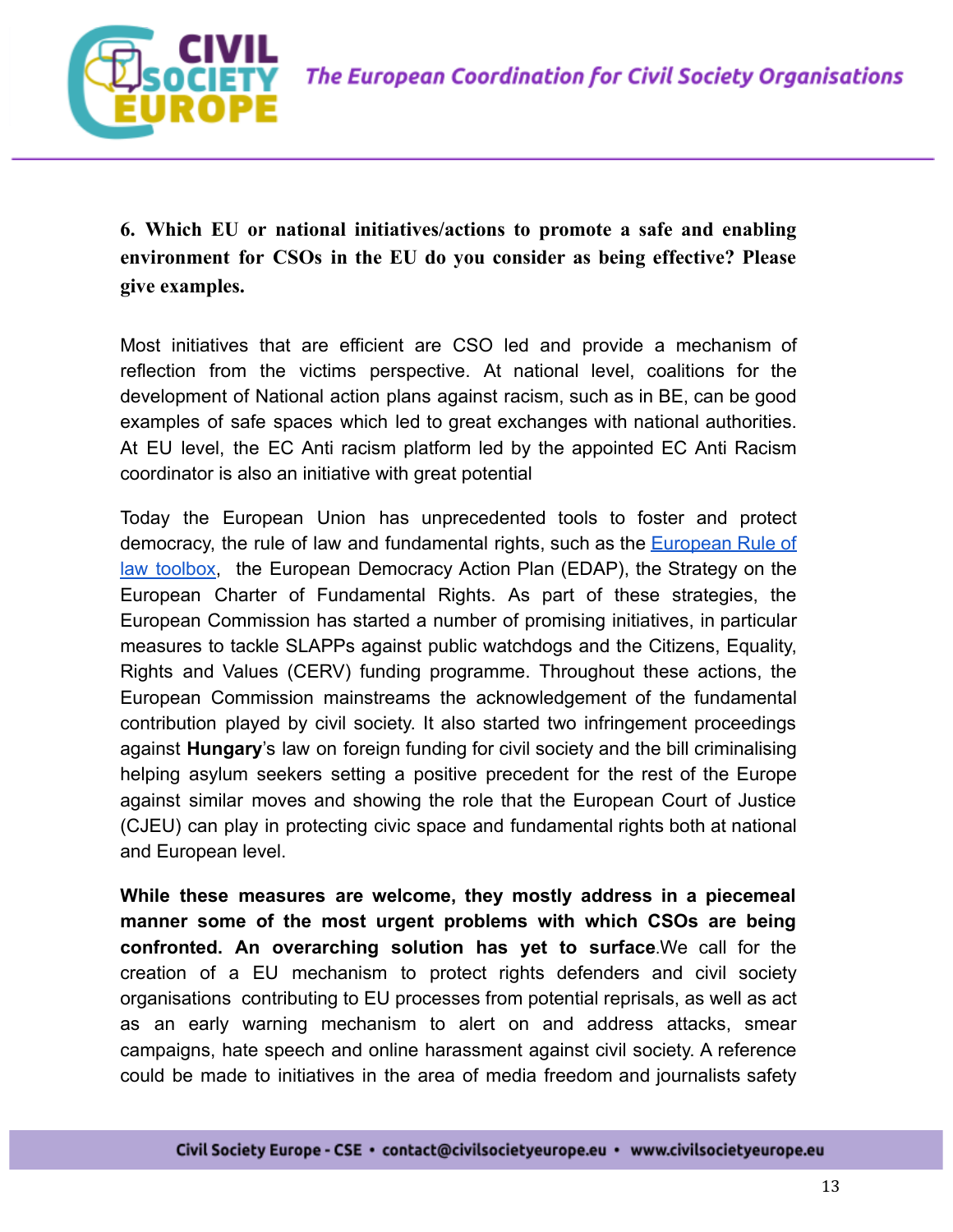

such as the Recommendation on the Safety of Journalists and the code of conduct on disinformation, which could be taken as an inspiration for similar initiatives to also be developed for CSOs and rights defenders.

The civil society strategy should also include specific measures to implement article 11 of the TEU. For concrete recommendations: [Towards](https://civilsocietyeurope.eu/wp-content/uploads/2021/10/Civil-Dialogue-Study.pdf) and Open, [transparent and Structured civil dialogue](https://civilsocietyeurope.eu/wp-content/uploads/2021/10/Civil-Dialogue-Study.pdf)

**7. Please give examples, and explain why you consider those examples relevant, of:**

**a. Any national system to monitor civic space? b. Any international system to monitor civic space?**

The CSO [Meter](https://csometer.info/) supports regular and consistent monitoring of the environment in which civil society organizations (CSOs) operate in the Eastern Partnership countries. It consists of a set of standards and indicators in 10 different areas to measure both law and practice. It is based on international standards and best practices.

The [CIVICUS](https://monitor.civicus.org/) Monitor, an online research platform that tracks fundamental freedoms in 197 countries and territories.

Civic [Space](https://civicspacewatch.eu/) Watch collects findings and analyses from actors in Europe on the conditions for civil society to operate, capturing national and trans-European trends in civic space. Through ongoing monitoring of social media and regular contact and interviews with a strong network of members and partners on the ground, we strive to provide easy access to resources and improve information sharing within civil society across Europe with policy-makers and the media. The resources are categorised on the website and shared in monthly and ad-hoc **[newsletters](https://civicspacewatch.eu/newsletter),** and via social media alerts on recent civic space developments in the EU.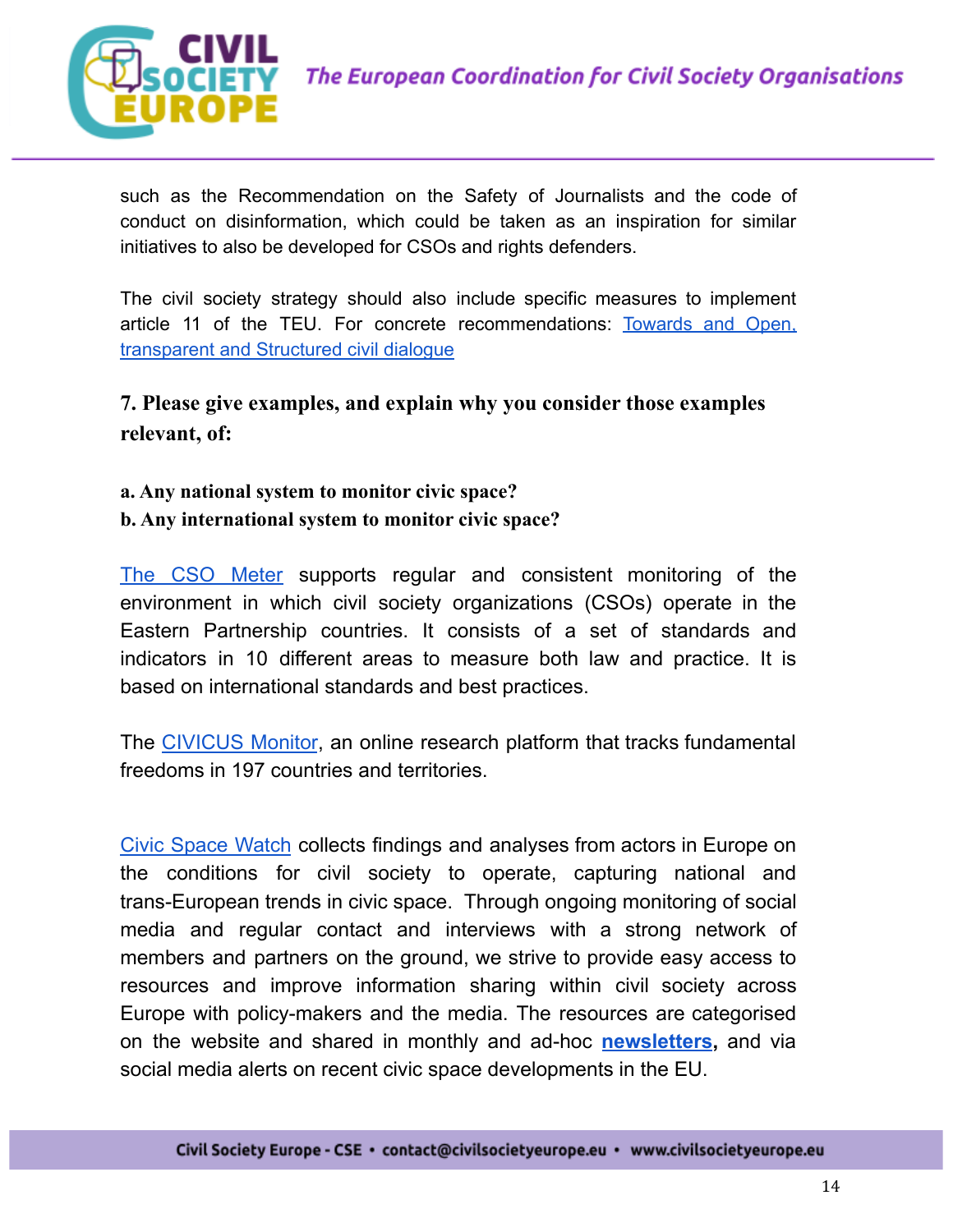

The Expert [Council](https://www.coe.int/en/web/ingo/expert-council?_82_struts_action=%2Flanguage%2Fview&_82_languageId=fr_FR) on NGO Law created in January 2008 by the Conference of INGOs of the Council of Europe carries out thematic and country studies on specific aspects of NGO legislation and its implementation that seem to pose problems of conformity with international standards, notably the European Convention on Human Rights and the [Recommendation](http://wcd.coe.int/ViewDoc.jsp?id=1194609&Site=CM&BackColorInternet=9999CC&BackColorIntranet=FFBB55&BackColorLogged=FFAC75) (2007)14 on the legal status of NGOs in Europe. Its work covers the 47 member countries of the Council of Europe and Belarus

Finally the **[Fundamental](https://fra.europa.eu/en/cooperation/civil-society/civil-society-space) Rights Agency** monitors civic space through an annual survey.

**c. Any alert mechanism and/or support services in case of physical and on-line attacks to CSOs activists at national level?**

**d. Any alert mechanism and/or services in case of physical and on-line attacks to CSOs activists at international level?**

We would like to mention in particular the Council of Europe's media freedom platform, which traces attacks on journalists, indicating whether they are initiated by state actors, or non-state actors and the gravity of the attack.

[ProtectDefenders.eu](https://protectdefenders.eu/about-us/) is the European Union Human Rights Defenders mechanism, led by a Consortium of 12 NGOs active in the field of Human Rights.

Front Line Defenders was founded in Dublin in 2001 with the specific aim of protecting human rights defenders at risk (HRDs), people who work, non-violently, for any or all of the rights enshrined in the Universal [Declaration](https://www.un.org/en/universal-declaration-human-rights/) of Human Rights (UDHR). Front Line Defenders addresses the protection needs identified by HRDs themselves.Front Line Defenders provides rapid and practical support to human rights defenders at risk including through an emergency line.

e. Any measures to tackle Strategic Lawsuits Against Public Participation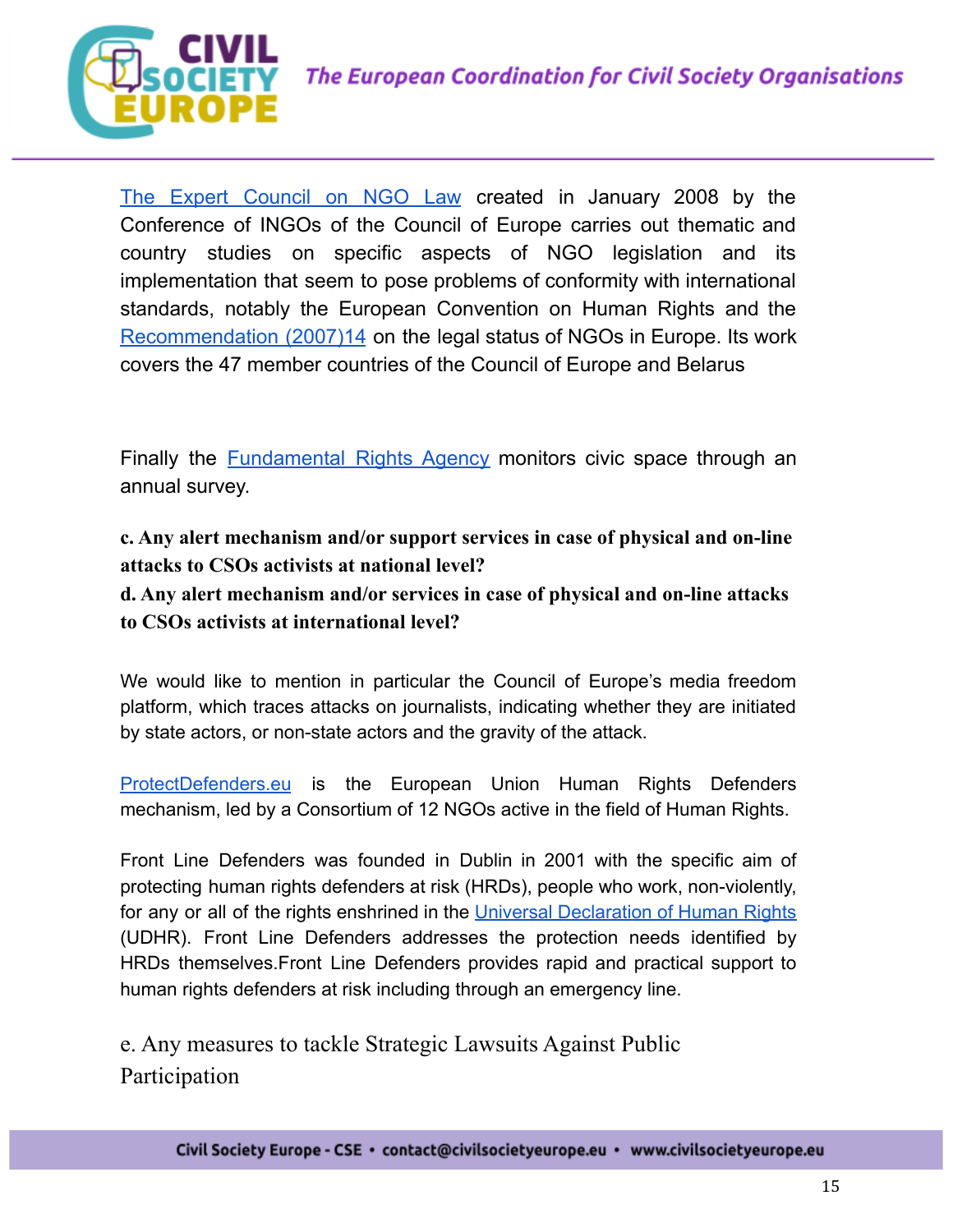

(SLAPP) at national level?

f. Any national system that envisages the assessment of the impact on CSOs in the impact assessment of legislative proposals?

**8. Are there initiatives or actions, which raise concerns as regards the possibility of CSOs to effectively carry out their activities? Please give up to 10 most important examples and (possible) measures of improvement.**

We have identified a series of legislative and non-legislative trends that are used to obstruct the activities of CSOs in the European Union.

The legislative trends are:

- 1. The formulation of transparency laws that have as unofficial goal to stigmatise organisations that receive foreign funding (e.g. [Hungary.](https://www.amnesty.org/en/wp-content/uploads/2021/08/EUR2745262021ENGLISH.pdf) See also [Poland](https://twitter.com/annawojcik/status/1509480412673978372) and the [Netherlands](https://ecnl.org/news/new-proposed-changes-dutch-transparency-act) where transparency laws are under consideration);
- 2. The imposition of strict financial rules to allegedly prevent money laundering and counter-terrorism. These rules end up stigmatising NGOs as they associate them with illegal activities, making it more difficult for organisations to raise funds (e.g. [Bulgaria](https://www.kinstellar.com/insights/detail/815/bulgaria-based-corporates-and-ngos-must-disclose-their-ultimate-beneficial-owners-by-june-2019) and [Romania\)](https://fra.europa.eu/sites/default/files/fra_uploads/franet_romania_civic_space_2021.pdf);
- 3. The State centralisation of the fund allocation system so that governments can manage the inflow of foreign funds to human rights defenders (e.g. [Hungary](https://eeagrants.org/news/no-agreement-reached-funding-hungary#:~:text=%E2%82%AC214.6%20million%20in%20funding,society%20funding%20had%20been%20appointed.) and [Poland\)](https://www.osce.org/odihr/336546);
- 4. The imposition of disproportionate taxes against CSOs and people who donate to CSOs (e.g. [Hungary](https://www.venice.coe.int/webforms/documents/default.aspx?pdffile=CDL-AD(2018)035-e#:~:text=37.,carries%20out%20immigration%2Dsupporting%20activity.)).

As for the non-legislative trends, we have identified the following: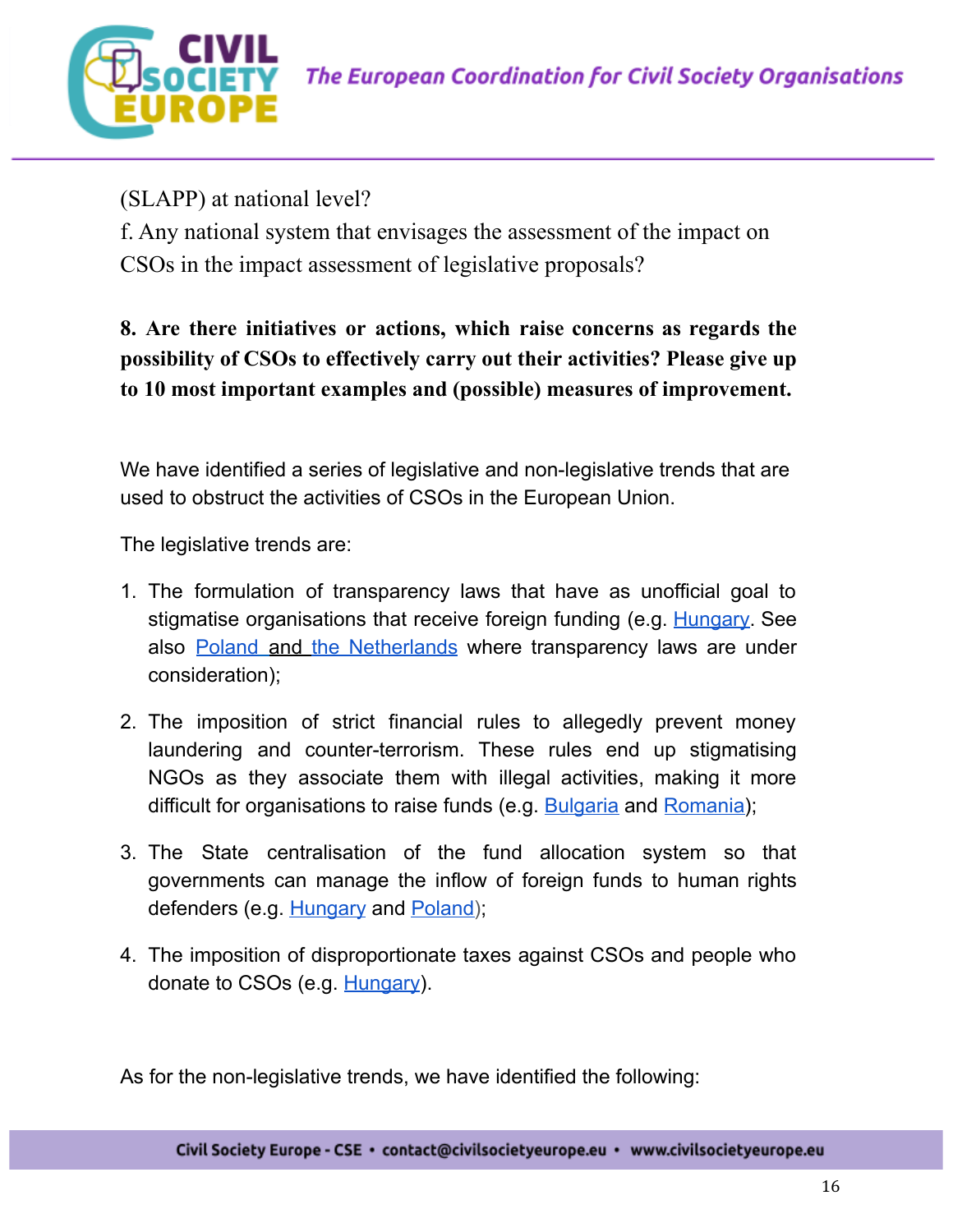

- 1. The spread of smear campaigns to discredit CSOs and HRDs (see for instance the [Stop-Soros](https://miniszterelnok.hu/orban-viktor-interjuja-a-magyar-idokben/) smear campaign and the latest [defamation](https://eu.boell.org/en/2021/06/07/disinformation-hungary-fabricated-news-discriminatory-legislation) [campaigns](https://eu.boell.org/en/2021/06/07/disinformation-hungary-fabricated-news-discriminatory-legislation) against political opponents and HRDs in Hungary);
- 2. The intentional misuse of EU law to impose fines or criminal proceedings against HRDs and discourage them. Examples of this trend are the misuse of GDPR provisions to silence journalists (e.g. in [Romania](https://www.occrp.org/en/40-press-releases/presss-releases/8875-occrp-strongly-objects-to-romania-s-misuse-of-gdpr-to-muzzle-media), [Lithuania](https://www.ecpmf.eu/state-data-protection-inspectorate-spdi-obstructing-journalistic-activity-in-lithuania/) and [Slovakia\)](https://www.europarl.europa.eu/doceo/document/E-9-2020-001520_EN.html) or of the EU Facilitation Directive to  $discourage$  search and rescue operations (e.g.  $lt{t}$ aly);
- 3. The use of existing defamation and treason laws to sue and silence HRDs ([examples](https://www.article19.org/from-weapons-to-shields/) include Poland, Italy, France, Croatia, Slovenia and Ireland);
- 4. The use of flaws and ambiguities in national legislation to undermine CSOs' work and reverse their status (examples include [Germany](https://www.attac.de/) and the Czech [Republic\)](https://www.attac.de/);
- 5. The adoption of dissuasive mechanisms such as audits and funding investigations (e.g. [intimidating](https://reclaiming-my.sharepoint.com/personal/martina_digaetano_reclaiming_eu/Documents/Martina) auditing controls in Hungary and [police](https://www.hrw.org/report/2019/02/06/breath-government-my-back/attacks-womens-rights-poland#_ftn5) [raids](https://www.hrw.org/report/2019/02/06/breath-government-my-back/attacks-womens-rights-poland#_ftn5) in Poland)

## **C – The work of EU institutions and the Member States to support CSOs and rights defenders**

9. Are there effective public funding schemes that provide support to CSOs? If so, explain why that is a good financing mechanism? Please give examples.

The CERV programme foresees the possibility to support civil society organisations at national and local level in the area of advocacy and fundamental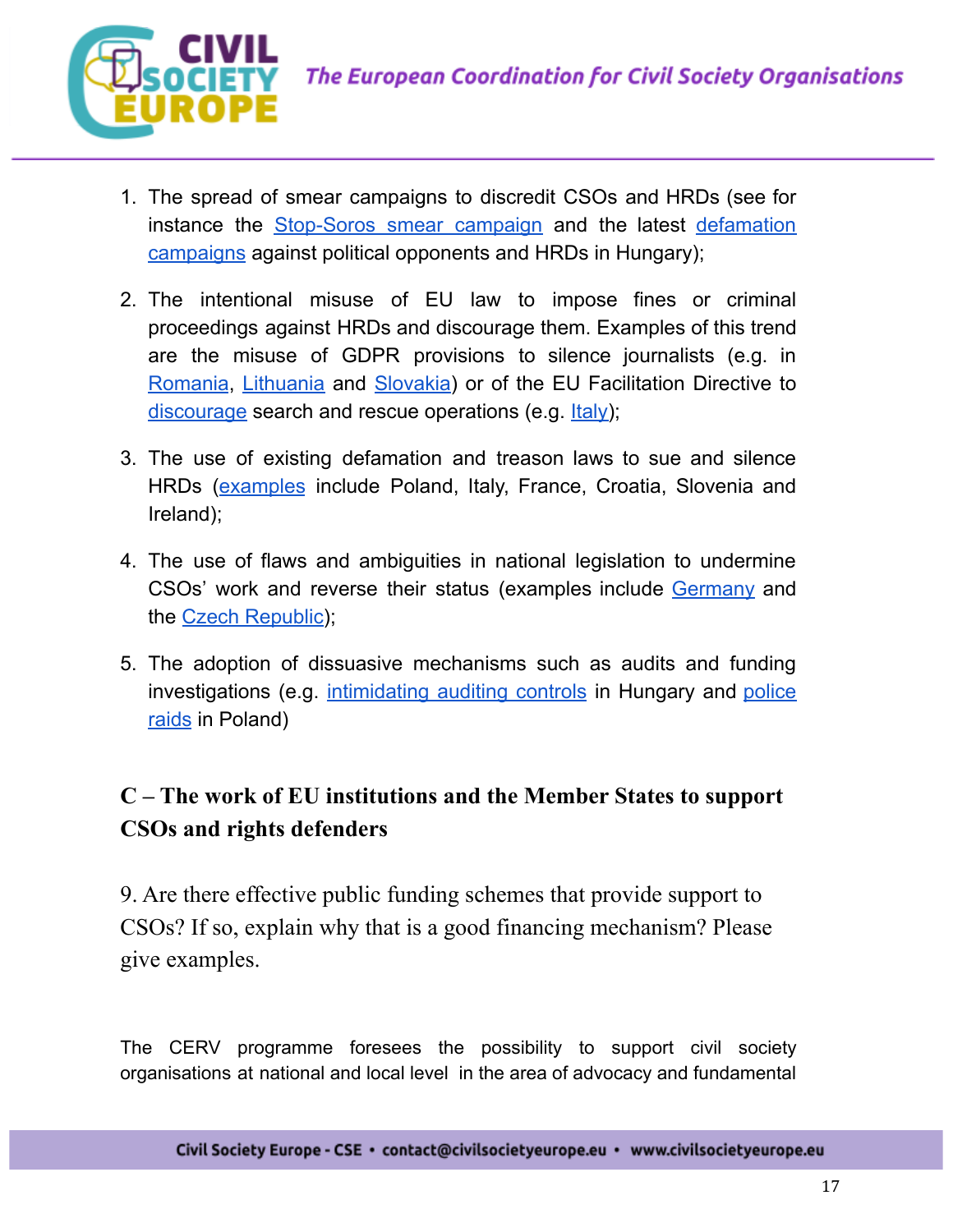



rights through a regranting system. This is very positive. We regret however that co-funding requirements have been introduced, contrary to similar schemes that have been implemented in order to support civil society from accession/enlargement countries. This is particularly concerning given the increasingly difficult situation faced by civil society organisations at all levels to raise funds notably as a follow up of the pandemic crisis, or because of civic space restrictions.

In addition current EU funding mechanisms inside the EU are not flexible enough to address crisis situations. There should be an emergency funding for civic actors and rights defenders at risk.

Measures should be adopted in order to remove obstacles to cross border philanthropy and ensure equal treatment of donations across borders in line with rulings of the European Court of Justice.

Undue restrictions to foreign funding should also be systematically addressed.

#### **10. What are the shortcomings in the public funding mechanisms? Please give examples and explain why you consider them not effective.**

At the EU level, concerns arise with regard to the enforcement of Regulation 2020/1092, which does not ensure sufficient protection of final beneficiaries. As currently drafted, the Regulation and the Commission's guidelines provide that Member States against whom the Regulation is enforced must honour their payment obligations towards final beneficiaries. In the event they do not comply, final beneficiaries need to exhaust national remedies before having the possibility to submit a complaint to the Commission. Following the complaint, the Commission may decide to launch an infringement action. However, such a mechanism does not address the unintended negative effects that such long-lasting procedures have on final beneficiaries' access to financial resources (i.e. project planning and management of co-funded projects). In addition, requiring civil society organisations to resort to national remedies seems illogical,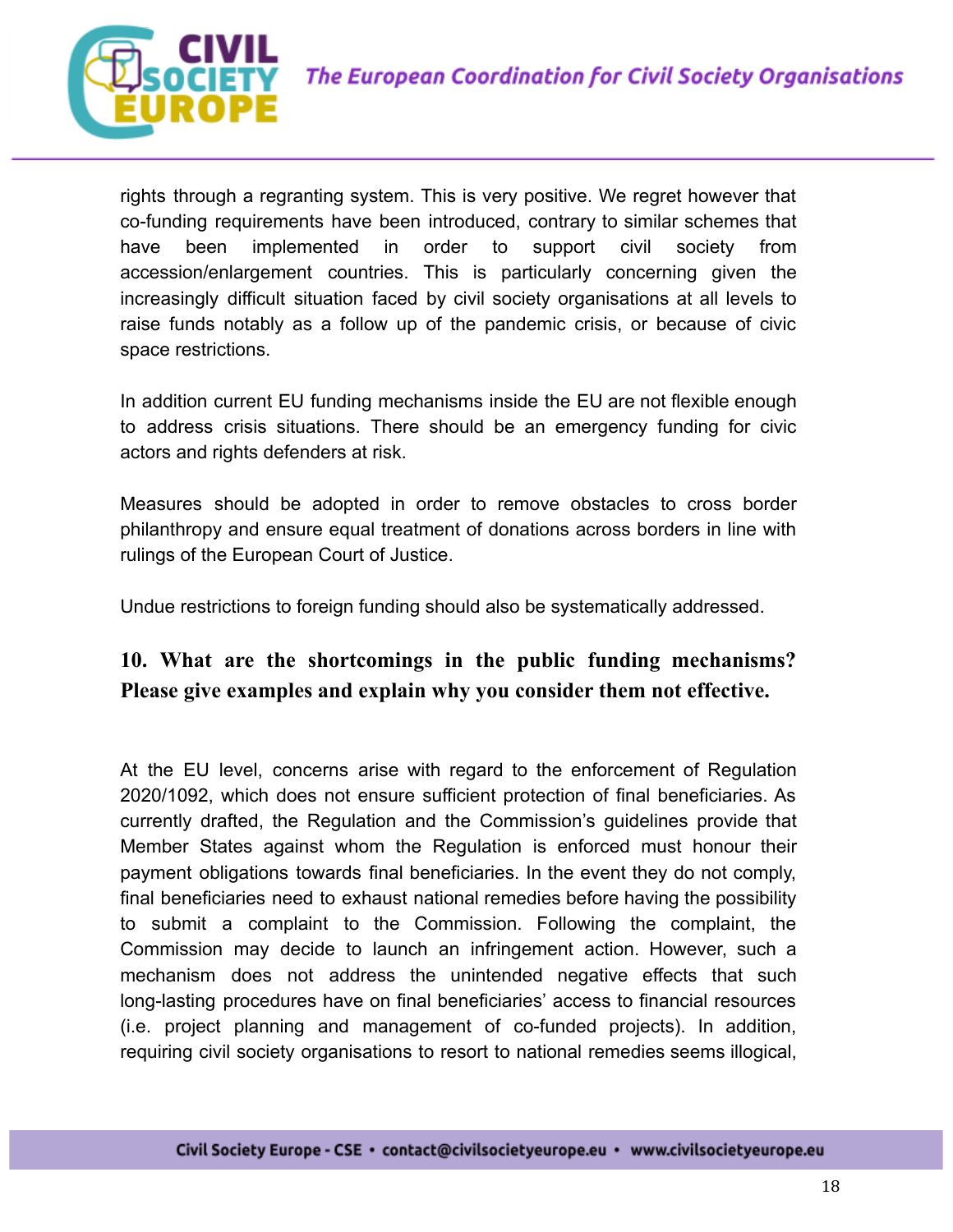

particularly in those cases where the regulation has been triggered due to lack of judicial independence in the concerned Member States.

The European Recovery Package was also not developed in consultation with civil society organisations. Regulations do refer to civil society, and Member States had to report on whether they had consulted CSOs in preparing their NRRPs. Nonetheless reports by Civil Society Europe and the European Center for not for Profit Law  $\frac{7}{5}$ how that consultation was limited and mostly a tick the box exercise. Few countries have so far included CSOs in the monitoring committees.

In certain EU programmes, like Erasmus + operating funding has been restricted to a smaller number of organizations, creating an unhealthy competition. In the health programme EC planned initially to discontinue operating grants.

Also the effectiveness of disbursement of EU funding at national level targeting CSOs should be better controlled and managed. Requirements are so heavy and ill adapted to needs on the ground that organisations do not apply (eg Croatia). Also the allocation of funds lacks transparency.

At the national level, the availability of public funding for the civic sector to engage in rule of law and fundamental rights issues is a problem raised by civil society organisations in several countries (e.g. Latvia, Spain, Bulgaria, Czech Republic, Italy). In many EU member states, funding is mostly distributed to CSOs involved in social care, service provision and sport activities. In the Central-Eastern region, the EEA and Norway grants represent an important source of funding, in many countries the main one, in the field of rule of law and democracy. Challenges regarding this stream of funding that emerged in Hungary and Slovenia (then resolved) particularly affect the capacities of the sector to act on these issues. In Hungary, the unsuccessful conclusion of the negotiations concerning the third period of the EEA & Norway Grants means a loss of 10 million € for the coming years in the context of already difficult access to funding for critical  $CSOs<sup>8</sup>$ 

<sup>7</sup> <http://civilsocietyeurope.eu/civil-society-the-national-recovery-and-resilience-plans-a-reality-check/> and http://civilsocietyeurope.eu/civil-society-organisations-largely-sidelined-in-the-preparation-of-the-national-r ecovery-plans/

<sup>&</sup>lt;sup>8</sup> See https://civicspacewatch.eu/wp-content/uploads/2022/01/Horizontal-developments-.pdf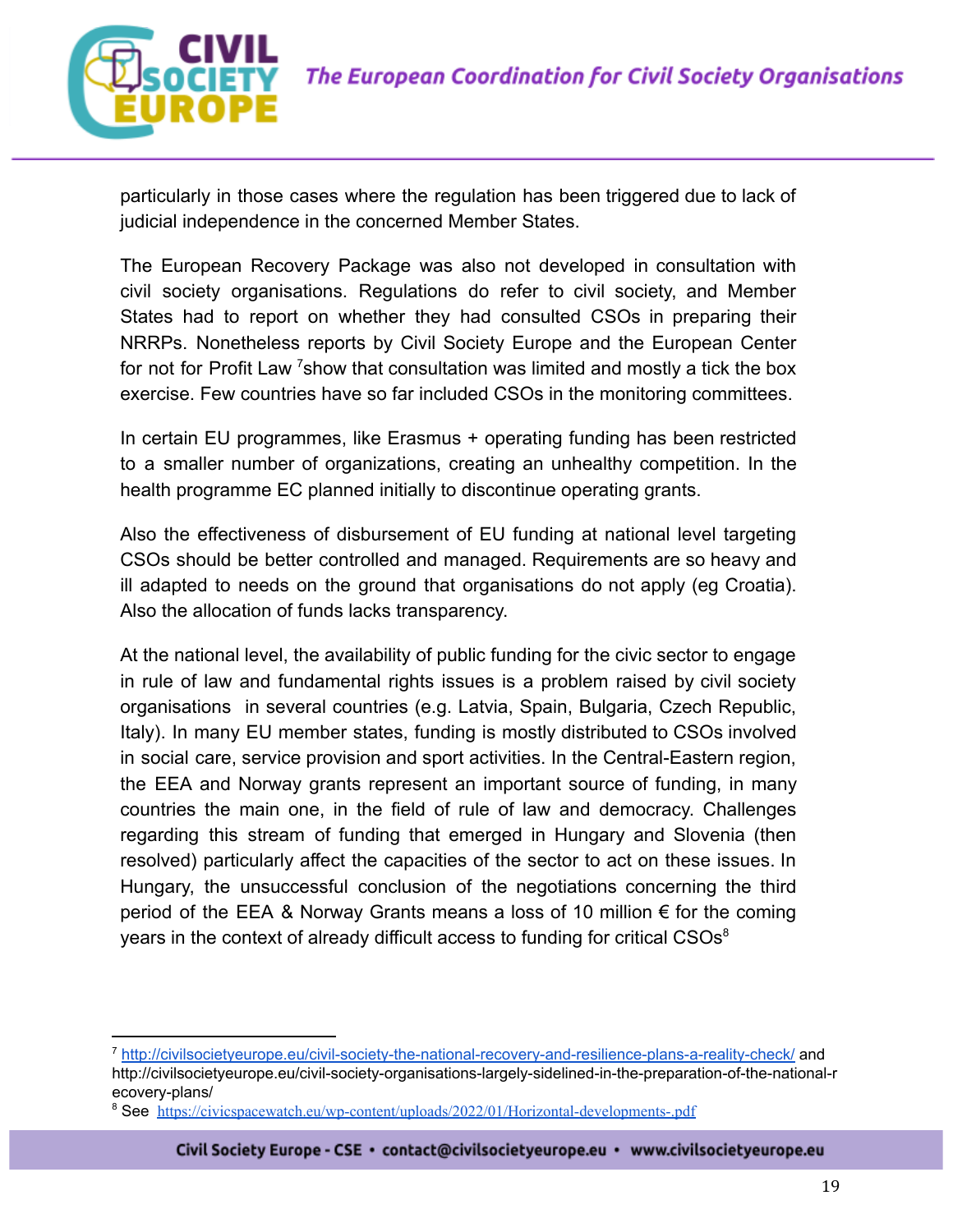

In the Czech Republic, the difficulties to secure sufficient financial funding will even worsen under the new Multiannual Financial Framework as tax exemption for entities carrying out public benefit activities will no longer apply. Additionally, NGOs working with refugees will therefore not be eligible for funding of Asylum, Migration and Integration fund (AMIF) which will not only significantly worsen their financial stability, but also the long-term expertise of the NGO sector will be lost.

Common obstacles of access to funding include burdensome, complex, not always transparent procedures and challenging eligibility criteria, as well as the lack of internal capacity. Often funding programmes are Complex to navigate, especially for small civil society organisations (i.e. grassroots, those run by volunteers); co-financing rates are a great obstacle in the current context, the Covid 19 pandemic, the increasing inflation and the consequences of the war have amplified these tendencies and resulted in huge economic pressure on the sector ; there is as mentioned before an increasing trend to move to project-based calls only rather than operating grants. Overall most of the calls are not tailored to the work of a CSO.

Additional concerns must be raised as regards the practice of creating national institutions entrusted with the competence to decide on the allocation of public funds to civil society organisations in a centralised manner. Such a practice can be found, for instance, in Poland, with the creation in 2017 of the ["National](https://niw.gov.pl/en/about-nfi/) Institute of Freedom - Center for Civil Society [Development"](https://niw.gov.pl/en/about-nfi/). The Centre is responsible for deciding on the allocation of funds to civil society actors at the national level. Participation of civil society representatives is merely [illusory](https://www.tweedekamer.nl/downloads/document?id=8f08016c-2bc8-4f8e-9a27-0b9385650462&title=HFHR%20-%20bijlage%202%3A%20The%20situation%20of%20the%20civil%20society%20organisations%20in%20Poland.pdf) and the Director and the President of the Institute retains major powers to [discretionary](https://www.osce.org/files/f/documents/e/f/336546.pdf) attribute funds to specific NGOs. Such practices have major negative effects on the civil society landscape, since they allow centralised powers to decide in a discretionary manner on how and to whom allocate public funds, thus having a chilling effect on CSOs working on politically sensitive matters.

Additional concerns at the national level stem from the increasingly widespread practice of cutting access to public funds for CSOs by considering CSOs' advocacy activities as political activities. For instance, in 2020, the Czech Republic's government issued a [negative](https://www.psp.cz/sqw/text/tiskt.sqw?o=8&ct=792&ct1=1) opinion against a [draft](https://www.psp.cz/sqw/historie.sqw?o=8&t=792) bill that propose[s](https://monitor.civicus.org/updates/2018/08/21/coalition-party-cut-funding-political-ngos/)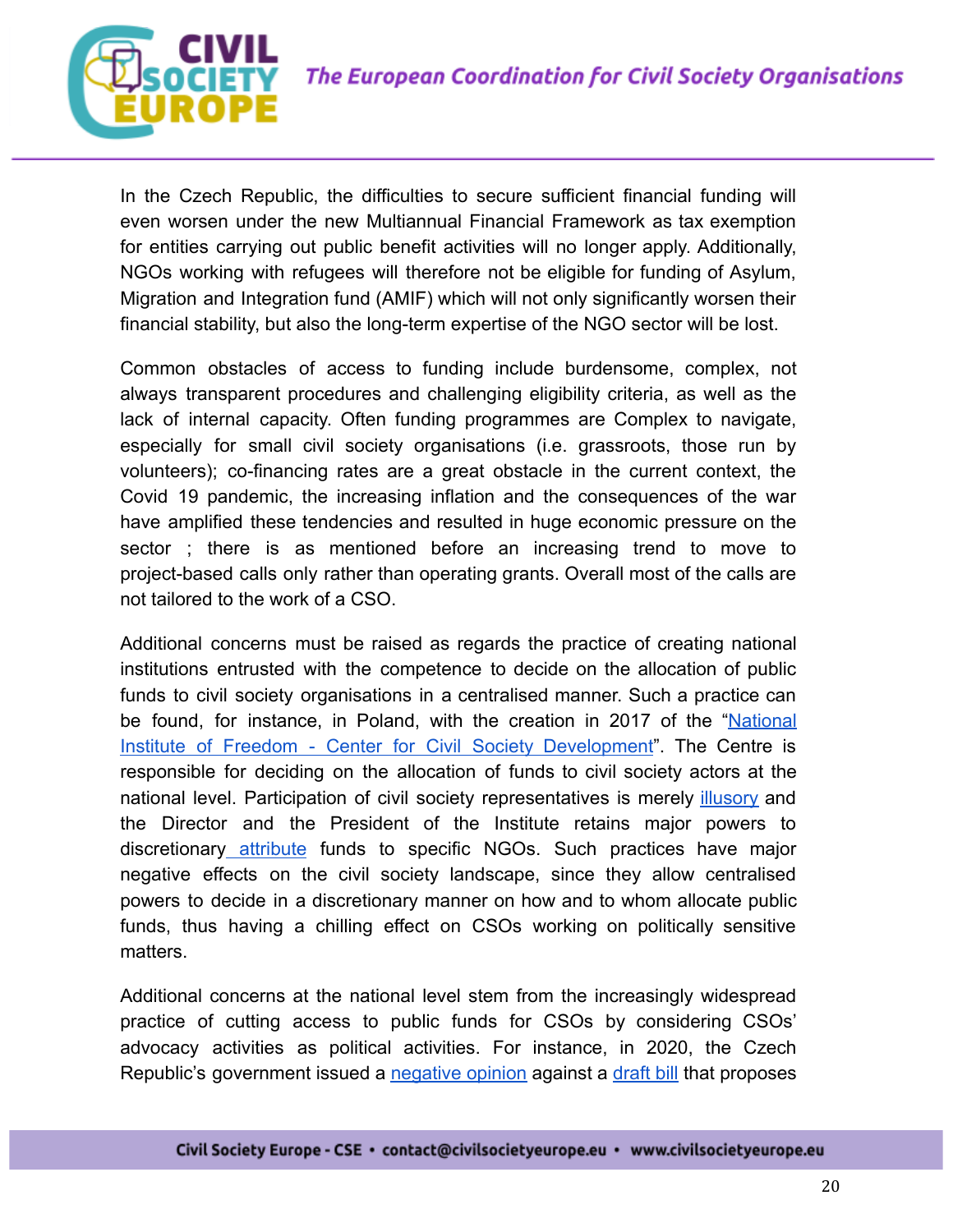



[excluding](https://monitor.civicus.org/updates/2018/08/21/coalition-party-cut-funding-political-ngos/) from public fundings all advocacy organisations that might be considered political organisations. The government considered the bill an unjustified restriction to the freedom of association that opens the door to discriminatory abuses to limit the activities of CSOs in politically sensitive areas (particularly anti-discrimination awareness raising campaigns and migrants' reception and integration). Legislation that restricts access to public funds by equalling human rights advocacy activities to political activities is extremely worrying some: when poorly drafted, it leaves a wide margin of maneuver to public authorities to discriminately decides on the allocation of public money without proper accountability

Transparency, counter terrorism and anti-money laundering laws also in some cases lead to restrictions to access to public funding by introducing new, sometimes unrealistic requirements (i.e. in France and Greece, organisations led by Muslims in Sweden).

Governments have used funding policies in an attempt to curtail the work of CSOs in Hungary, Croatia and Slovenia. In Hungary and Poland the opaque distribution of public funding has sometimes resulted in critical civic organisations' inability to access funding. In these countries, governments have made moves to economically starve critical civic organisations, including through centralisation in increasing direct control of distribution of funding (i.e. ; National Cooperation Fund in Hungary, National Institute of Freedom – the Centre of Civil Society Development in Poland) and through this favouring the establishment and financing of parallel organisations (quasi GOCSOs) that could be used for political purposes while diverting funding away from the CSO sector with a transparent and proven track record.

These moves can lead to the self-censorship of organisations in order to preserve access to funding. Other organisations are in a situation of financial precariousness in order to preserve a certain autonomy, which nevertheless weakens their ability to act.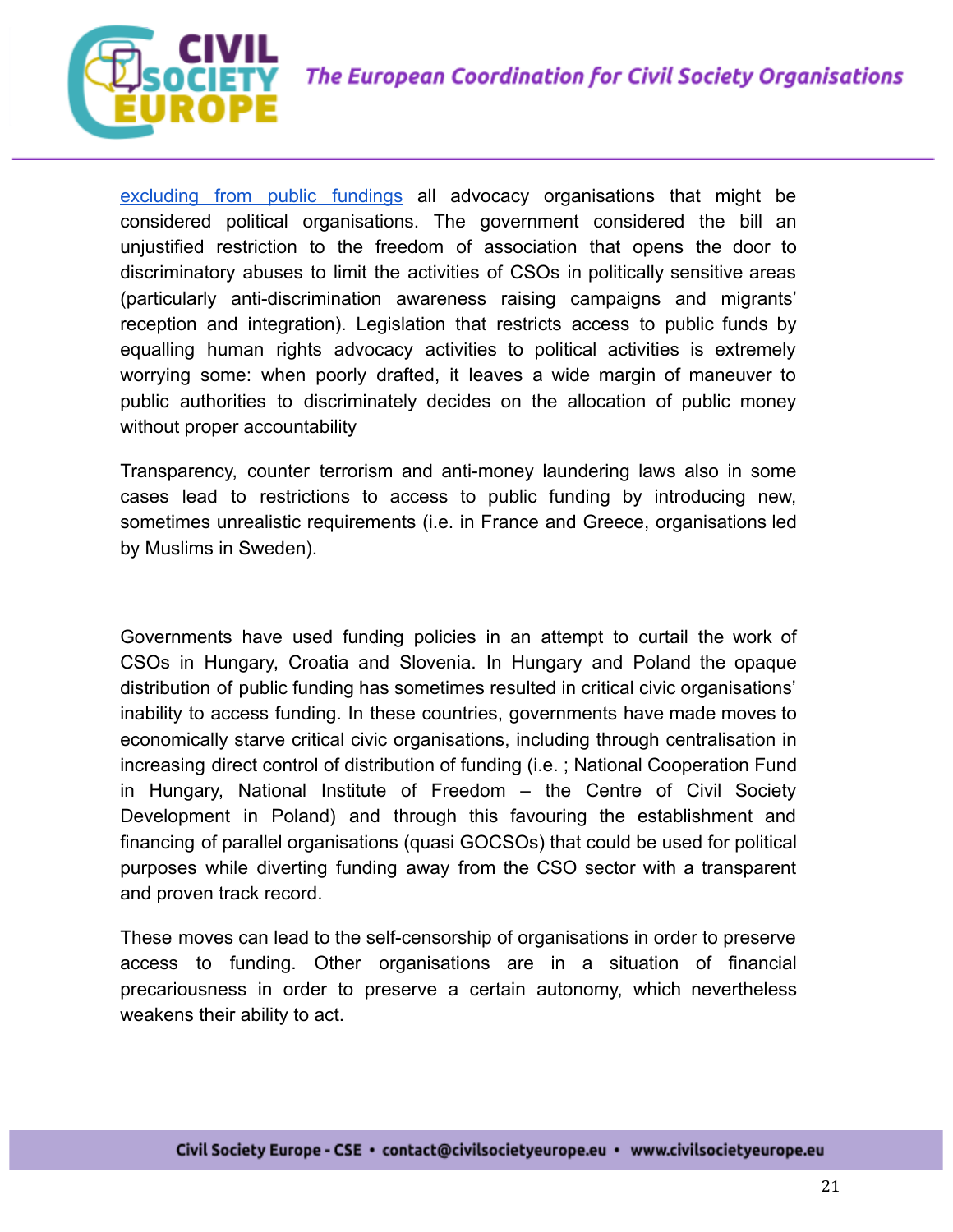

## **D – The work of EU institutions and the Member States to empower CSOs and rights defenders**

Civil dialogue is a process that includes several steps including consultation throughout decision making from impact assessment to implementation. In order to function well, civil society organisations have to be considered as partners through a clear and structured process. The European Commission has developed guidelines and rules for consultation through the better regulation framework. This is positive, although improvements have to be made for tailoring questions to civil society organisations representing or working with citizens, or to the assessment of the results and the follow up, and consultation is often considered as a top down process. Findings from our survey in our report on civil dialogue show that 70% of respondents rated transparency and responsiveness of the European Commission within public consultation as either unsatisfactory, low or very low. The European Court of Auditors has also called the European Commission to better monitor and assess contributions to protect against manipulation of results. Civil dialogue in specific policy areas is happening at the initiatives of different sections of EU institutions, but there is a lack of a proactive and coordinated approach, and of a comprehensive regulatory framework or dedicated support and coordination structures. The obligations within Article 11.2 have never been implemented.

No investments have been made to build a culture of civil dialogue and participation within EU institutions. Also there is no definition and articulation of the concept of civil dialogue: definition of the scope, minimum standards, procedures and key players. Civil Society Europe has done a review of existing practices in the different DGs that have shown some positive practices (link) such as for instance in DG Employment or DG Trade, but these are not part of an overall strategy and approach. Also within key processes such as the rule of law, the dialogue with civil society has been limited to initial consultation with no rela possibility to engage on the later stages of addressing the findings of the report. Also there is a lack of transparency. In addition there are no support and coordination structures that guarantee continuity and consistency. Furthemore there are currently no real examples of structured consultation of civil society on transversal issues within the different EU institutions and as a whole. Even the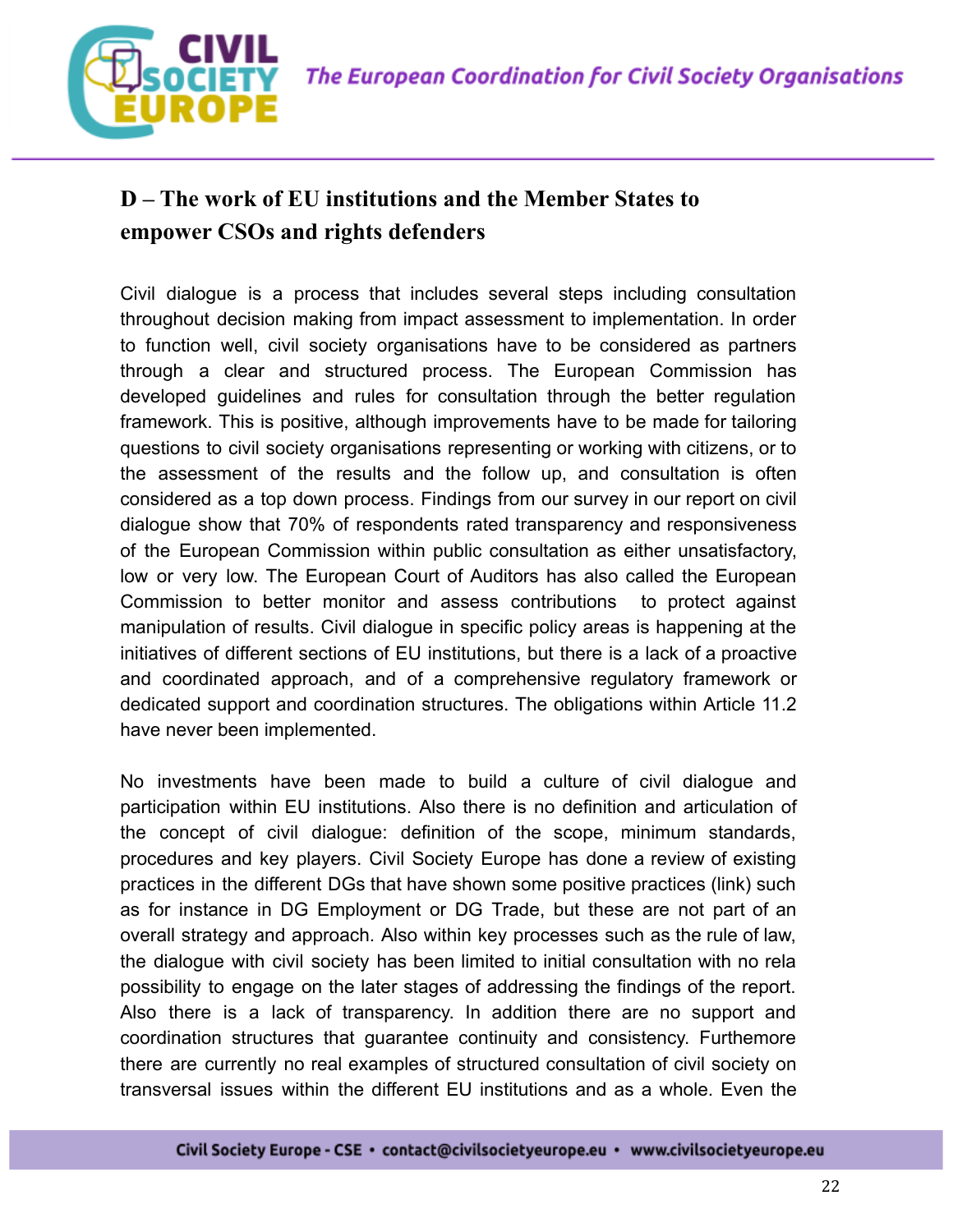

Conference on the Future of Europe has been quite disappointing to that effect, and the role of civil society in relation to citizens has never been understood.

In the area of external relations and humanitarian policy, civil society organisations are perceived as key partners, but this is not yet the case in internal policies including in the area of fundamental rights.

We welcome the fact that the current Commission has a Vice President with a responsibility on relations with civil society. However this task has not been defined and implemented and does not trickle down to the different services of the European Commission. Also the Vice President does not seem to be proactively informed by her services on issues that affect civil society. A coordination should be organised with the support of the Secretariat General. Also it would be useful to organise regular meetings under the leadership of the Vice President with civil society to review the state of civil society within the different policy areas, inviting also relevant DGs, as well as the impact on civic space of legislative proposals.There should also be a civil society coordinator within every DG, to ensure regular and meaningful dialogue, coherence of approaches and learning across DGs.

We also welcome the decision of the President of the European Parliament to entrust a Vice President responsible for structured dialogue with civil society, as indicated in a letter to Civil Society Europe, and we are looking forward to a dialogue to implement this in practice.

**11. Are there dialogues between CSOs and public authorities at national, EU or international level that work well? Which are the most effective forms of inclusion of CSOs in the decision making process and, more generally, on matters of public interest? Please give examples.**

At EU level the Civil Dialogue on the Common Agricultural Policy is a good example of a Commission Civil Dialogue underpinned by a comprehensive policy framework defined in a Commission decision. It is organised through 13 Civil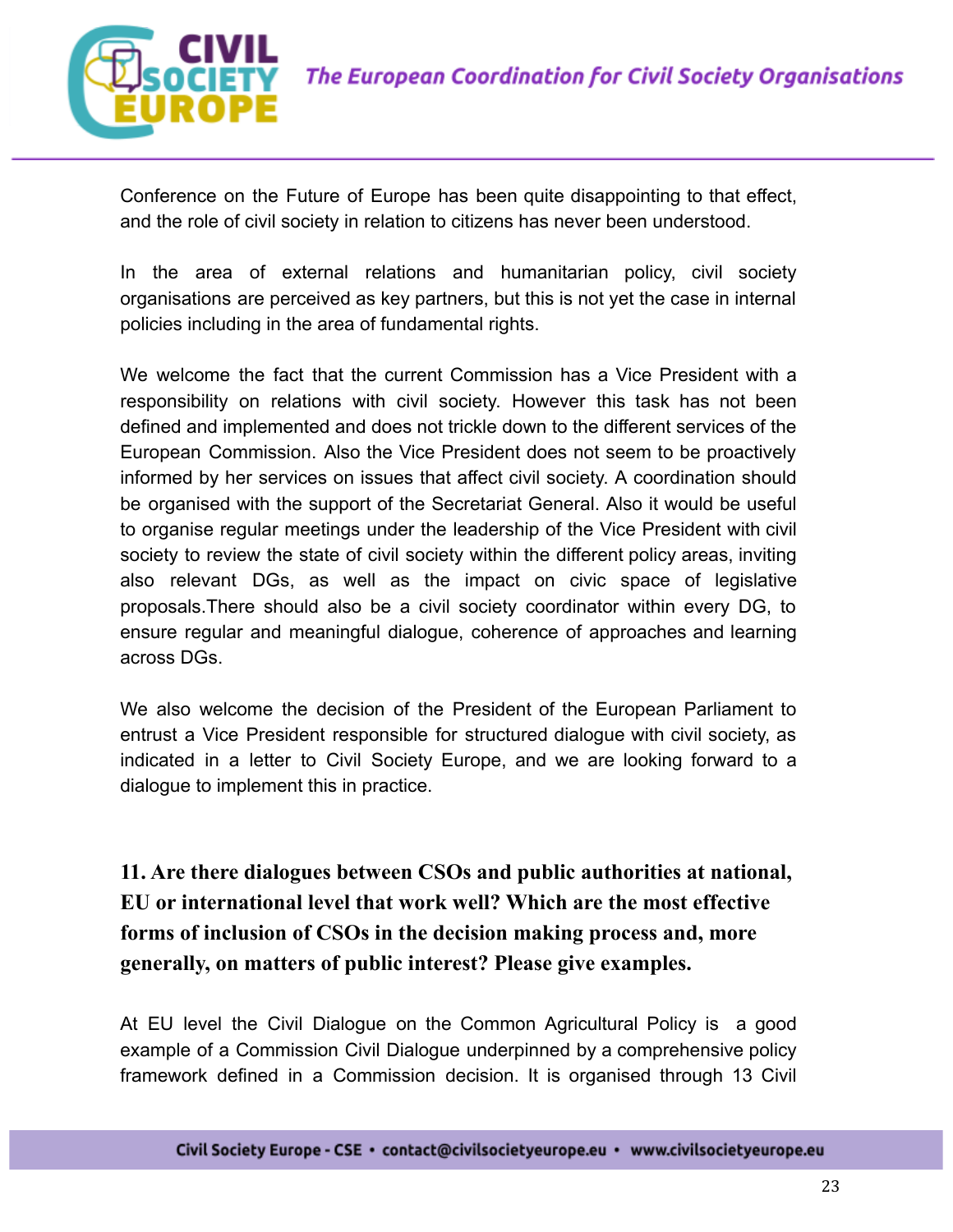

Dialogue Groups that meet on a regular basis to address all matters related to the CAP and its implementation. It is composed of CSOs registered in the TRansparency Register.

Another example is within DG Trade where a dedicated unit informs and discusses civil society developments of the EU Policy on Trade. Also topics of meetings are defined with civil society. However business tends to be overrepresented as compared to CSOs.

Another interesting examples of sectoral dialogue are linked to the implementation of the UN Convention on the rights of persons with disabilities to which the EU is party to and of the Aarhus Convention on the consultation of civil society on environmental matters. It would be interesting for the EU to consider how these principles can be applied to civil society as a whole.

The inclusion of minorities, excluded and discriminated groups is also an important element to be considered. In addition to persons with disabilities we can refer for instance to the CSO Forum led by the EU anti racism coordinator.

As highlighted in the CSE-ECF report on Civil Dialogue, national civil society organisations consulted have highlighted general gaps in CSOs' access to and participation in decision-making at national level. In countries where a legal framework is in place, gaps relate to the lack of structure and regularity, inadequate publicity, poor feedback and follow up.

National Governments rarely organise consultations on draft EU laws and policies. When this happens, mostly where CSOs involvement is a requirement from EU laws or policies, often impossible deadlines of a few days are given or decisions are taken before consultations are closed, or it is just a tick the box exercise.

Regrettably the EU does not engage in facilitating or in monitoring the implementation of civil dialogue and CSOs participation. Often also the EC sees CSOs as implementers of EU policies rather than partners in decision-making.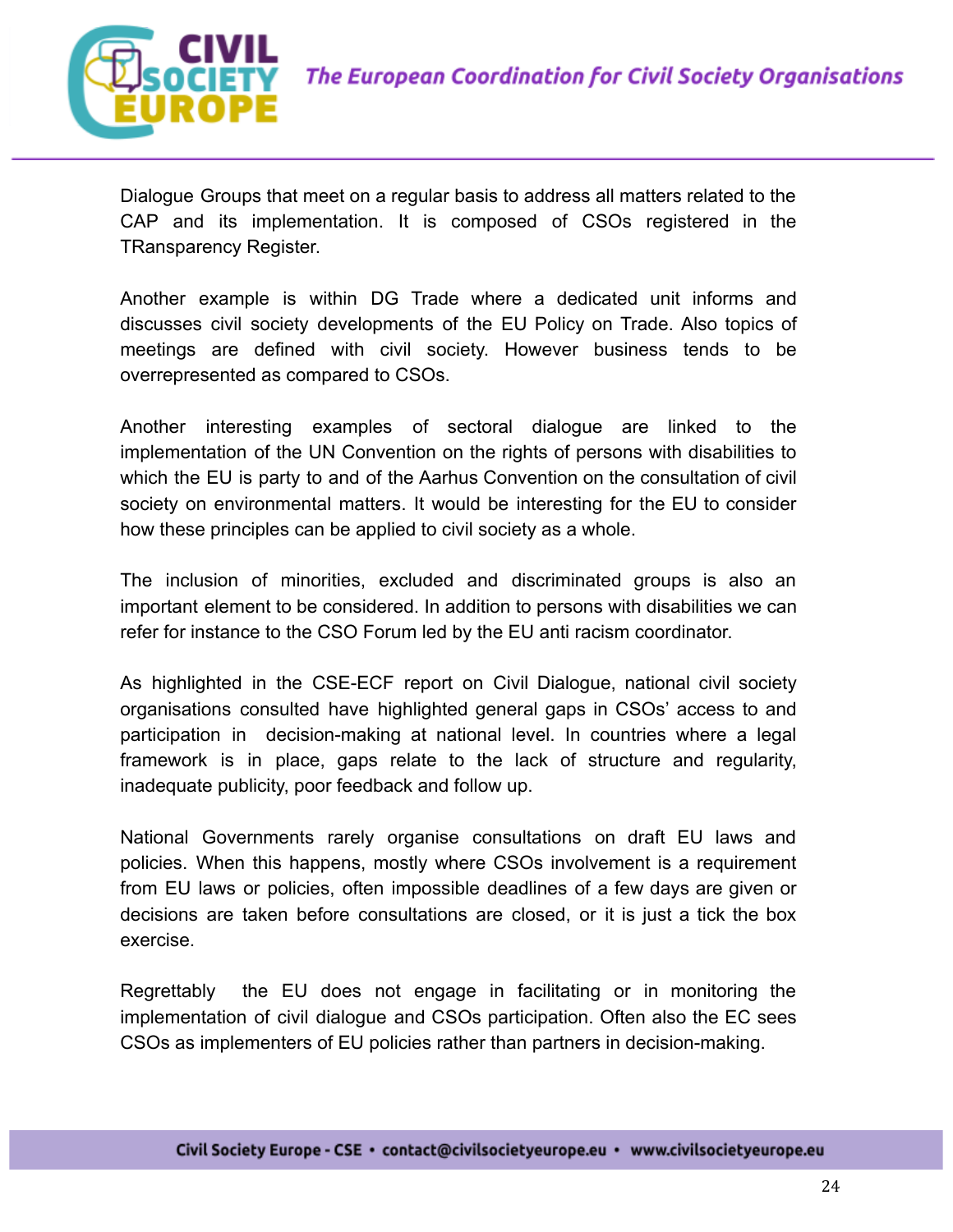

The study notes as a positive example the dialogue organised by Denmark with national CSOs on the European Semester because of its cross sectoral dimension, being structured and regular allowing CSOs to effectively input into the national implementation reports.

Among national frameworks on civil dialogue, but also on recognition of the role of civil society, we would like to highlight the "Charte [d'engagement](https://www.associations.gouv.fr/IMG/pdf/CharteEngagementsReciproques.pdf) Reciproque" in France, between the national civil society platform (Mouvement associatif), the State and the local authorities

At international level, it is interesting to note the Council of Europe [participatory](https://www.coe.int/en/web/ingo/participatory-status) status to [NGOs](https://www.coe.int/en/web/ingo/participatory-status), the establishment of an INGO Conference, as well as the [code](https://rm.coe.int/code-of-good-practice-civil-participation-revised-301019-en/168098b0e2) of [good practice for civil participation in decision-making process](https://rm.coe.int/code-of-good-practice-civil-participation-revised-301019-en/168098b0e2).

Interestingly the European Parliament has adopted in 2022 two reports: one on [a](https://www.europarl.europa.eu/doceo/document/TA-9-2022-0044_EN.html) cross border statute for [associations](https://www.europarl.europa.eu/doceo/document/TA-9-2022-0044_EN.html), proposing also the adoption of minimum standards at EU level for national associations and a report on [shrinking](https://www.europarl.europa.eu/doceo/document/TA-9-%202022-0056_EN.html) civic [space](https://www.europarl.europa.eu/doceo/document/TA-9-%202022-0056_EN.html) calling for an EU strategy on civic space.

### **12. Please give examples of effective EU or national processes where CSOs are systematically consulted regarding legislative proposals with potential impact on CSOs/civic space?**

The EU Youth Dialogue (formerly EU Structured Dialogue with young people and youth organisations) is a flagship youth participation mechanism on the EU level aiming to bring youth voice to EU policy-making. Its main element is the dialogue between young people, youth organisations and policy and decision-makers, as well as experts, researchers and other relevant civil society actors. It serves as a forum for continuous joint reflection and consultation on the priorities, implementation and follow-up of European cooperation in the field of youth. Particular attention is given to the inclusion of young people with fewer opportunities in decision-making processes and in the implementation of the EU Youth Strategy. This mechanism is steered by the Trio Presidency in close cooperation with the European Commission and the European Youth Forum. During each 18-month work cycle, every EU country conducts a national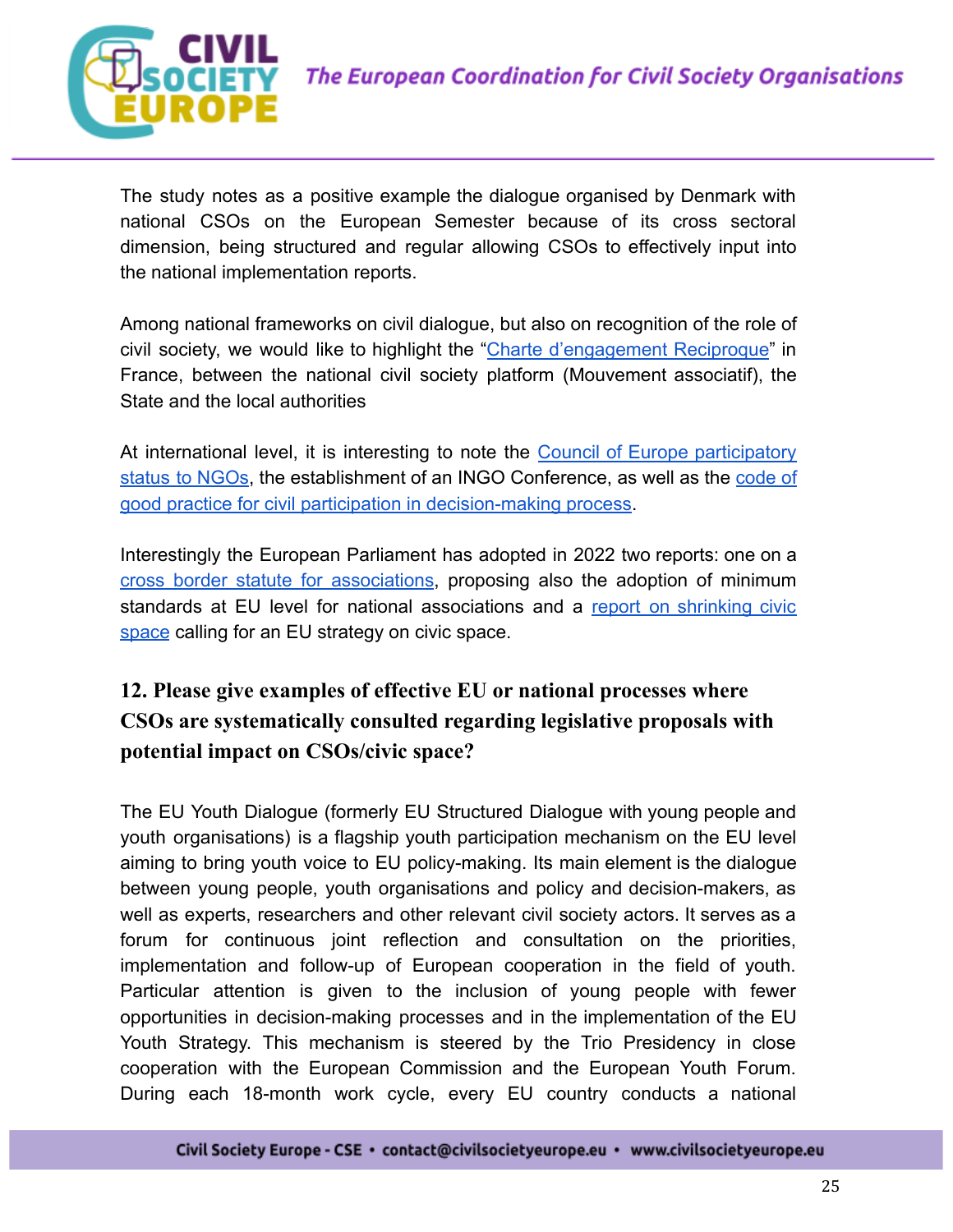

consultation with young people and youth organisations, including International Non-Governmental Youth Organisations to ensure quality input on the transnational dimension.

The Conference on the Future of Europe is also an interesting undertaking to engage citizens, including discussions and proposals related to the EU's fundamental values.

We also welcome the Commission's CSO and key stakeholder consultations before each annual rule of law report, although we believe that this process should be further reinforced through a clearer, more transparent and inclusive methodology for involving civil society organisations throughout the process, and on by developing a dialogue on its follow up<sup>9</sup>.

### **13. Could you give examples of the impact or result on adopted legislation and its implementation when CSOs were not consulted beforehand?**

National legislative and funding Measures to address the consequences of the pandemic were mostly adopted without consulting civil society, as a result disadvantaged groups of the population were not taken into account and were left behind. Also civil society organisations are asked because of their expertise on the ground to implement measures, while they have not participated in their design, leading to a lesser impact and quality (see for instance the Red Cross in Hungary).

The development of the National Recovery and Resilience Plans were often done without consulting CSOs and so there may be gaps between the needs on the ground and where the recovery funds are going (+ see separate PDF for concrete examples).

<sup>9</sup>

https://civilsocietyeurope.eu/wp-content/uploads/2021/10/joint-statement-on-rule-of-law-reports-22-09-21. pdf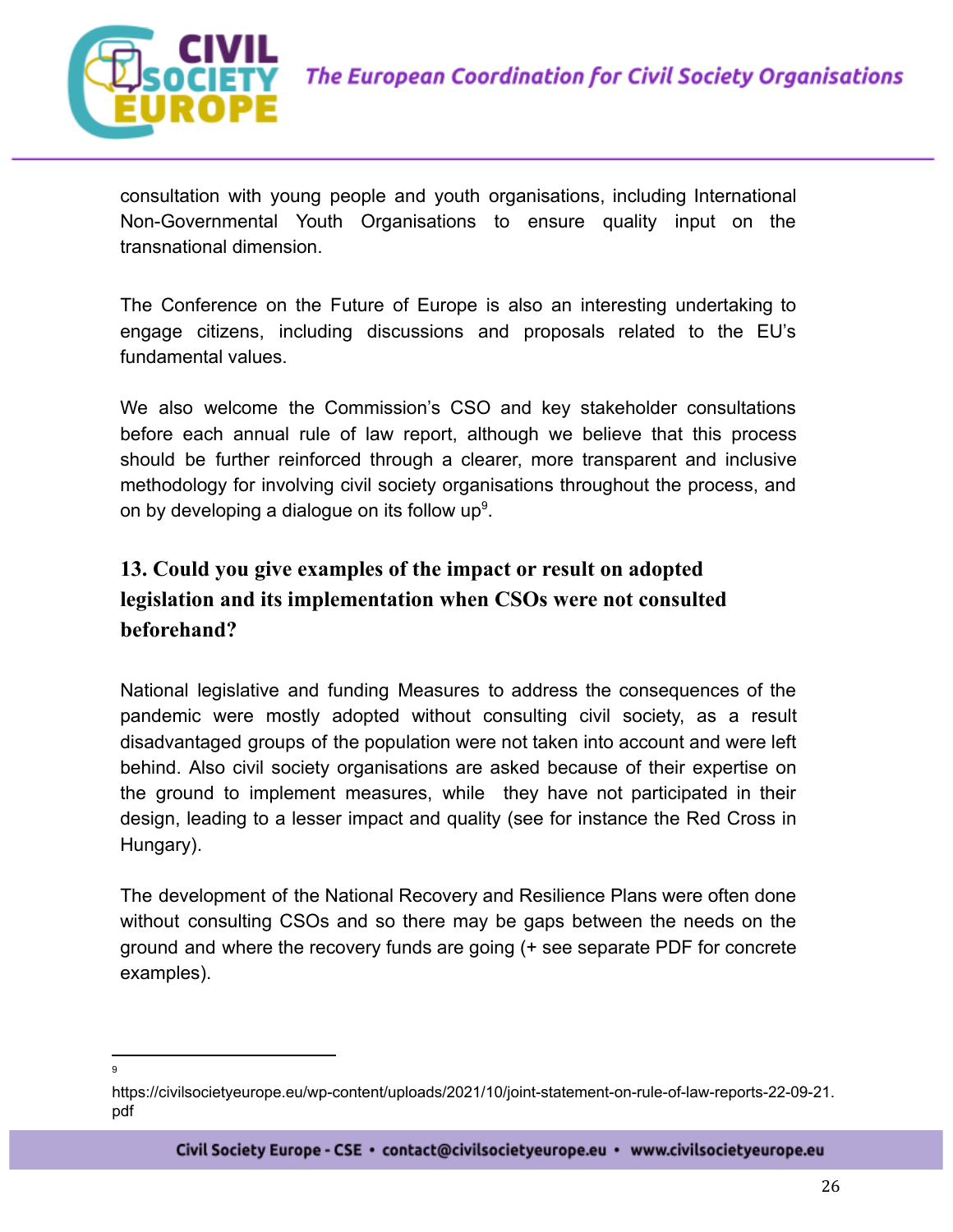

Research conducted by the European Center for [Not-for-Profit](https://civilsocietyeurope.eu/wp-content/uploads/2021/01/CSE-ECNL-Participation-of-CSOs-in-the-preparation-of-the-EU-NRRPs_spread.pdf) Law (ECNL) and Civil [Society](https://civilsocietyeurope.eu/wp-content/uploads/2021/01/CSE-ECNL-Participation-of-CSOs-in-the-preparation-of-the-EU-NRRPs_spread.pdf) Europe has shown that the participation of civil society in the preparation of the National Recovery and Resilience Plans and its inclusion as beneficiaries of the funding was perceived by CSOs as far from satisfactory in many EU countries.

A few reports by civic organisations have also shown how - while civil society was often marginalised in the preparations, the National Recovery plans have instead been shaped by lobbying corporations. Recovery Watch, a [collaborative](https://corpwatchers.eu/IMG/pdf/hijacking-recovery-hydrogen.pdf) project by Observatorio de la Deuda en la Globalización, Observatoire des Multinationales, Re:common, Corporate Europe Observatory, Friends of the Earth Europe, Food and Water Action Europe, Greenpeace Europe found that despite the calls for the European Recovery Fund to be a driver for the green transition, "*industry lobbying at both national and EU level has ensured oil and gas firms and utilities remain some of the biggest beneficiaries in Italy, the Spanish State, Portugal and France*."

Lack of transparency and public disclosure of the draft recovery plans was also identified as a challenge to external scrutiny by NGOs or sectoral experts which could have guaranteed that harmful measures were identified, modified or rejected. On the contrary, the "do not significant harm" assessment that member states presented to the European Commission regarding the planned investments was of poor quality and did not reflect the views of third-party experts. This was identified as a factor which contributed not only to planned investments that [do](https://caneurope.org/content/uploads/2022/02/2022_02_Reaching-for-a-green-recovery-CAN-Europe-Bankwatch.pdf) not meet the green [ambitions](https://caneurope.org/content/uploads/2022/02/2022_02_Reaching-for-a-green-recovery-CAN-Europe-Bankwatch.pdf)set by the European commitments but also to the [approval of measures harmful](https://green10.org/wp-content/uploads/2021/11/Statement-of-the-Green-10-on-the-do-no-significant-harm-principle.pdf) to the environment and the climate<sup>10</sup>.

In many countries, CSOs were not consulted when the confinement measures were introduced and lack of meaningful dialogue with the sector is deemed to be an important factor for lack of reac- tiveness of the government to many societal emergencies. For example in the Czech Republic LGBTI couples were left out from public policies allowing reunification of married couples; in Greece and Germany, the government mismanagement of the migrants' sitaution was also linked to lack of involvement of  $CSOs<sup>11</sup>$ .

<sup>10</sup> https://civicspacewatch.eu/activizenship-6/

<sup>11</sup> https://civic-forum.eu/wp-content/uploads/2020/11/INT\_ACTIVIZEN5\_BAF.pdf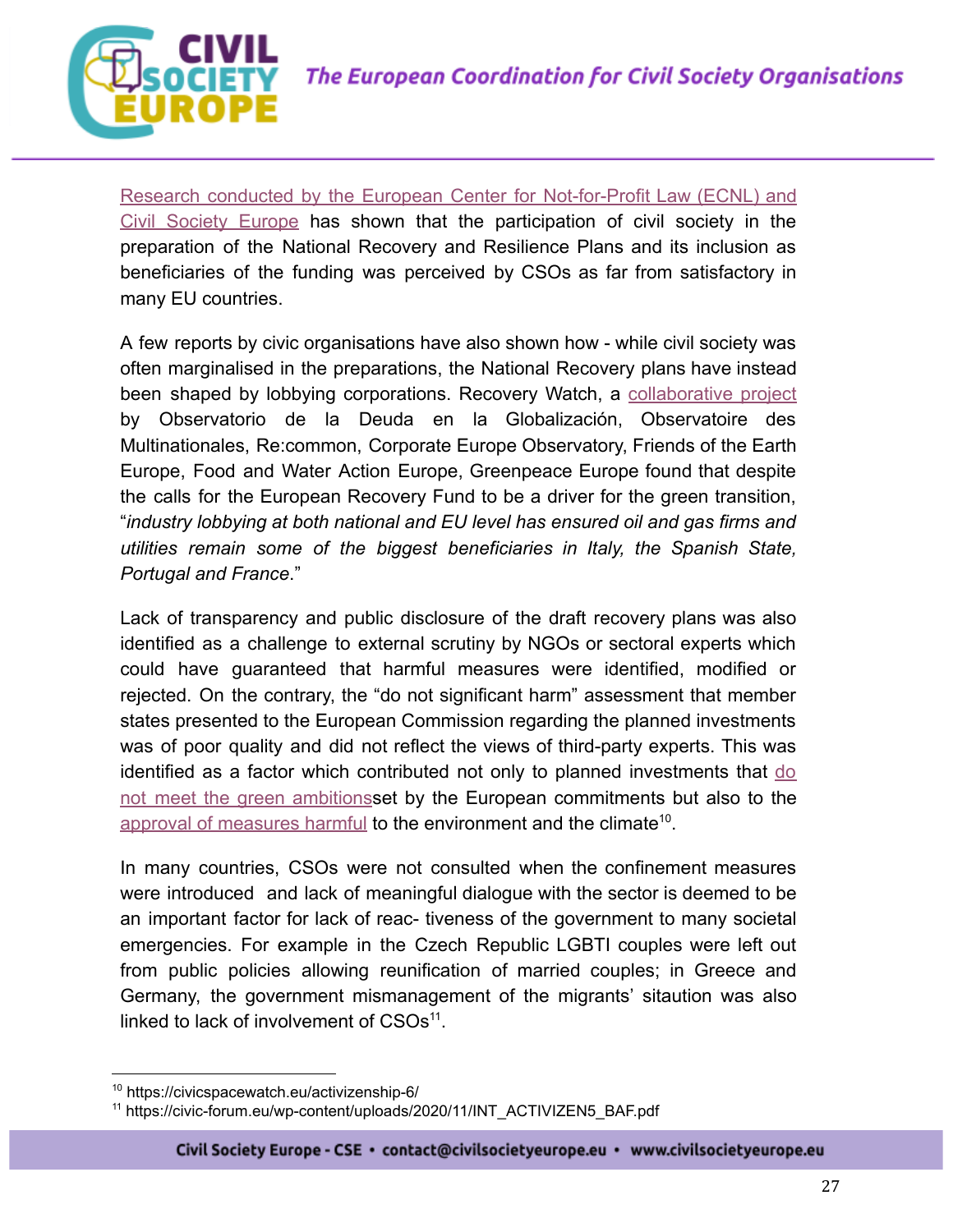

**14. Are CSOs or, where relevant, NHRIs included in the national committees set up to monitor the implementation of EU funded programmes under the Common Provisions Regulation (CPR) and are they involved in the arrangements set up under the horizontal enabling condition to ensure compliance with the Charter? If so, what is their role in this context?**

The involvement of Civil Society Organisations in the different funds under the Common Provision Regulation remains still too limited, as well as the impact of their participation.

In 2014, the partnership principle was significantly strengthened with the introduction of the European Code of Conduct on [Partnership](https://eur-lex.europa.eu/legal-content/EN/TXT/PDF/?uri=CELEX:32014R0240&from=EN) as a legal act attached to the Common Provision Regulation. This document gives clear guidelines on the involvement of partners, who have to be consulted in a timely, meaningful and transparent way, throughout the whole programming cycle, from the planning of investments to the implementation, from monitoring to evaluation. This includes: early identification of partners and involvement in the programming process early with the required information, possibility for partners to be reimbursed, receive capacity building and technical assistance, feedback on contributions received.

A step forward with the current programming period has been the granting of voting rights to all participants to the monitoring committees. However a key problem is how members are selected as this remains at the discretion of Member States, who may want to choose more complacent organisations. It is critical that a transparent process is put in place.

Another issue is the need to ensure that all partners are involved in an equal way both in programming and monitoring, and that associations and NGOs do have equal place as compared to other partners.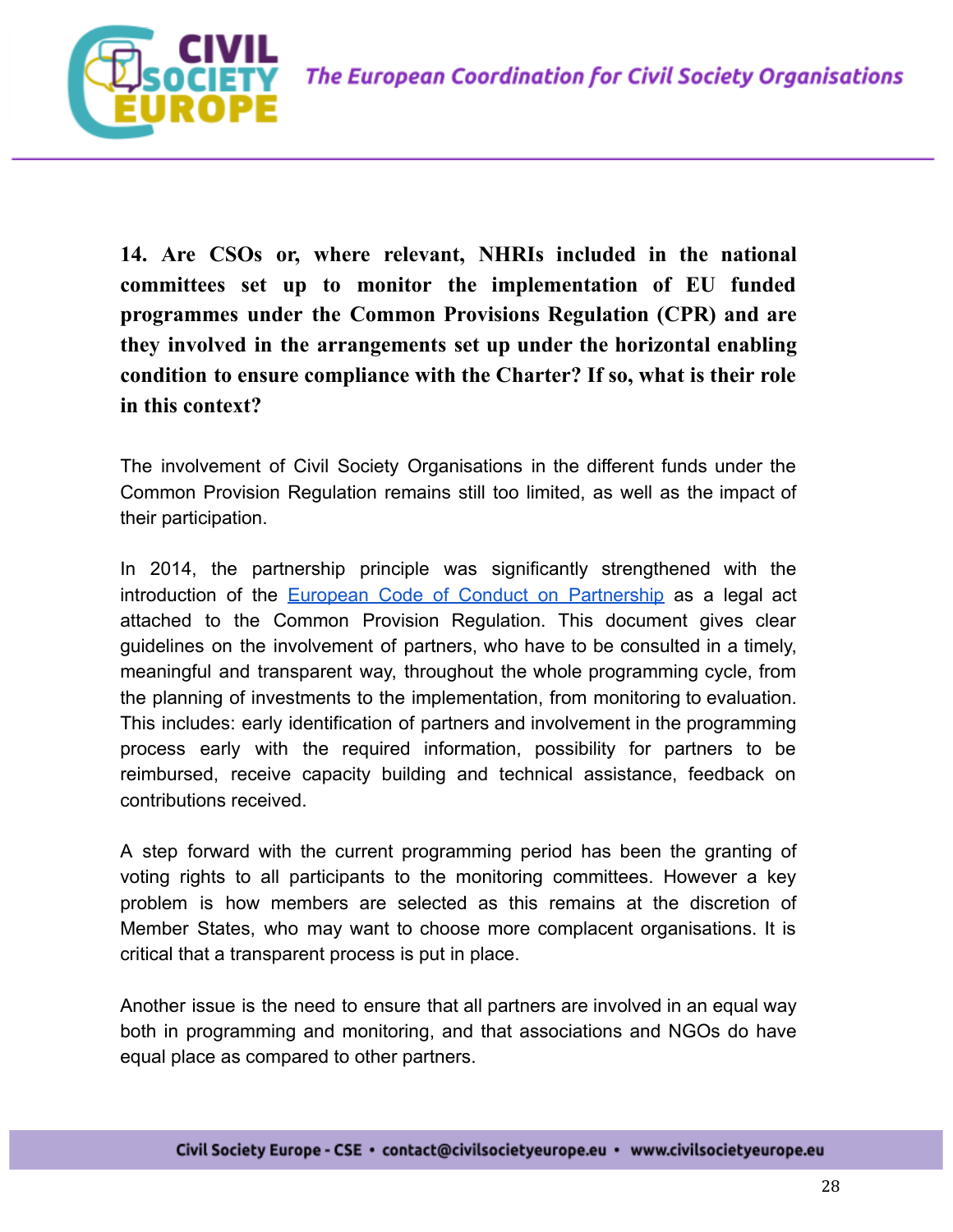

The implementation of the code of partnership is not satisfactory, as indicated by several civil society organisations reports $^{12}$ .

Furthermore the participation of civil society organizations in monitoring committees involves an important investment in terms of time and human resources that few organisations are able to sustain. There is also a lack of investment to build their capacity to address very technical discussions. In some countries technical assistance has been used successfully to support the participation of civil society organisations in the monitoring committees such as for instance in the case of the National Confederation of Disabled People in Greece, who has been able to produce toolkits and train their members at regional level to participate in the monitoring committees. There is however a lack of a proactive approach at both national and European Level on supporting their involvement. Since the current programming period, the regulation foresees the possibility to dedicate a percentage of the resources for capacity building of CSOs, but it is not an obligation "where relevant".

The Technical support instrument should be used for this and the European Commission should encourage member States to do so. It should also dedicate one of the flagship projects to the involvement of civil society organisations. Civil Society Organisations also play an important role in signaling projects that are not compliant with EU legislation and that relate to social rights, environmental rights, accessibility of persons with disability, transparency, etc, but often they remain as an isolated voice, and there is rarely a follow up by the Commission representative. Civil society contributions are not valued enough. Peer learning among organisations should be encouraged both at European and national level.

It would be useful to organise a meeting gathering only civil society organisations participating in the monitoring committees and the European Commission to discuss challenges that they face, the most common shortcomings that they see in the use of funds and measures that can be taken to address these.Currently structural dialogue has involved a very wide variety of partners.

 $12$  See for instance:

[https://bankwatch.org/blog/more-stakeholders-participation-needed-in-new-cohesion-programmes-prepar](https://bankwatch.org/blog/more-stakeholders-participation-needed-in-new-cohesion-programmes-preparation) [ation](https://bankwatch.org/blog/more-stakeholders-participation-needed-in-new-cohesion-programmes-preparation) and https://public.tableau.com/app/profile/bankwatch/viz/Partnershipagreement/Story1?publish=yes